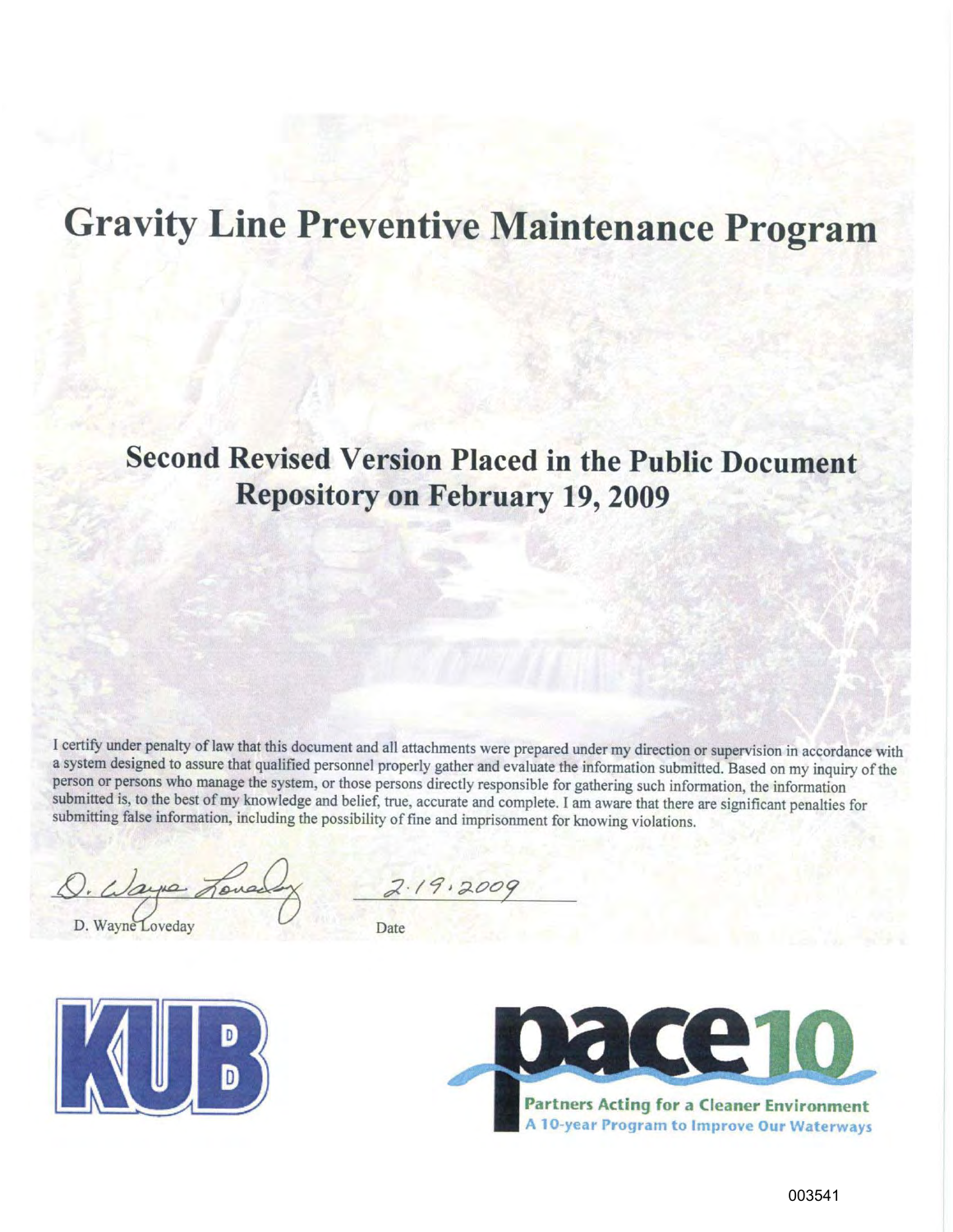# **Executive Summary**

The Gravity Line Preventive Maintenance Program describes KUB's process for preventive cleaning of the wastewater system. This program will improve the operation, efficiency, and effectiveness of the system. It is divided into two components - the Blockage Abatement Program and the Comprehensive Hydraulic Cleaning Program. Root Control and Manhole Preventive Maintenance are components of both the Blockage Abatement Program and the Comprehensive Hydraulic Cleaning Program.

### *Blockage Abatement Program*

Blockage Abatement (BA) is a preventive maintenance approach for addressing operational issues. It uses previous event history and condition assessment information to implement activities that prevent or reduce system disruptions. The BA Program has the following eight components:

- 1. Identification and provision of all personnel and equipment needed: To meet the program goals, KUB currently utilizes external resources to perform inspections, hydraulic cleaning, and/or root removal on a predetermined frequency. KUB has chosen to outsource this program through a multi-year contract that is described in Section 2.1 Resources.
- 2. Determination of the frequency: The frequencies that have been established for this program can be found in Section 2.2 Blockage Abatement Frequency. KUB has developed a BA frequency decision tool to assist in assigning a maintenance frequency for each BA line segment. This tool compares BA frequencies with influencing factors such as rate of blockage accumulation, time between two sanitary sewer overflow (SSO) events, and upstream flow considerations.
- 3. Establishment of procedures: Step-by-step procedures have been documented to assist the contractor in performing hydraulic cleaning. The hydraulic cleaning procedures are documented in Section 2.3 Hydraulic Cleaning Procedures.
- 4. Establishment of priorities for scheduling: The computerized BA Program has automated the scheduling of the BA line segments based on prescribed maintenance frequency. This scheduling practice is illustrated in Section 2.4 Priorities for Scheduling.
- 5. Development and implementation of standard forms: KUB has developed standard forms that will be used in the collection of field data. A description of these forms can be found in Section 2.5 Standard Forms-Maintenance on Internet.
- 6. Establishment of record-keeping requirements: The process by which KUB records field information is identified in Section 2.6 Record-Keeping.
- 7. Establishment of performance measures: KUB has identified several measures to evaluate the performance of the BA Program. Reports are automatically generated to summarize the program's performance. The performance measures KUB will use to determine if the goals of the program have been met are described in Section 2.7 Performance Measures.
- 8. Integration of all data collected under the program with KUB's IMS: The data that populates the reports includes information from the field data that is stored in KUB's Geographic Information System (GIS). A description of how KUB's Blockage Abatement Program data is integrated with other Information Management Systems can be found in Section 2.8 Information Management System.

# *Comprehensive Hydraulic Cleaning Program*

KUB's Comprehensive Hydraulic Cleaning Program is a systematic, planned cleaning of the system to reduce debris and grease buildups, and root intrusions. It is based on preventing and reducing the initial occurrence of system disruptions and maintaining the original hydraulic capacity of the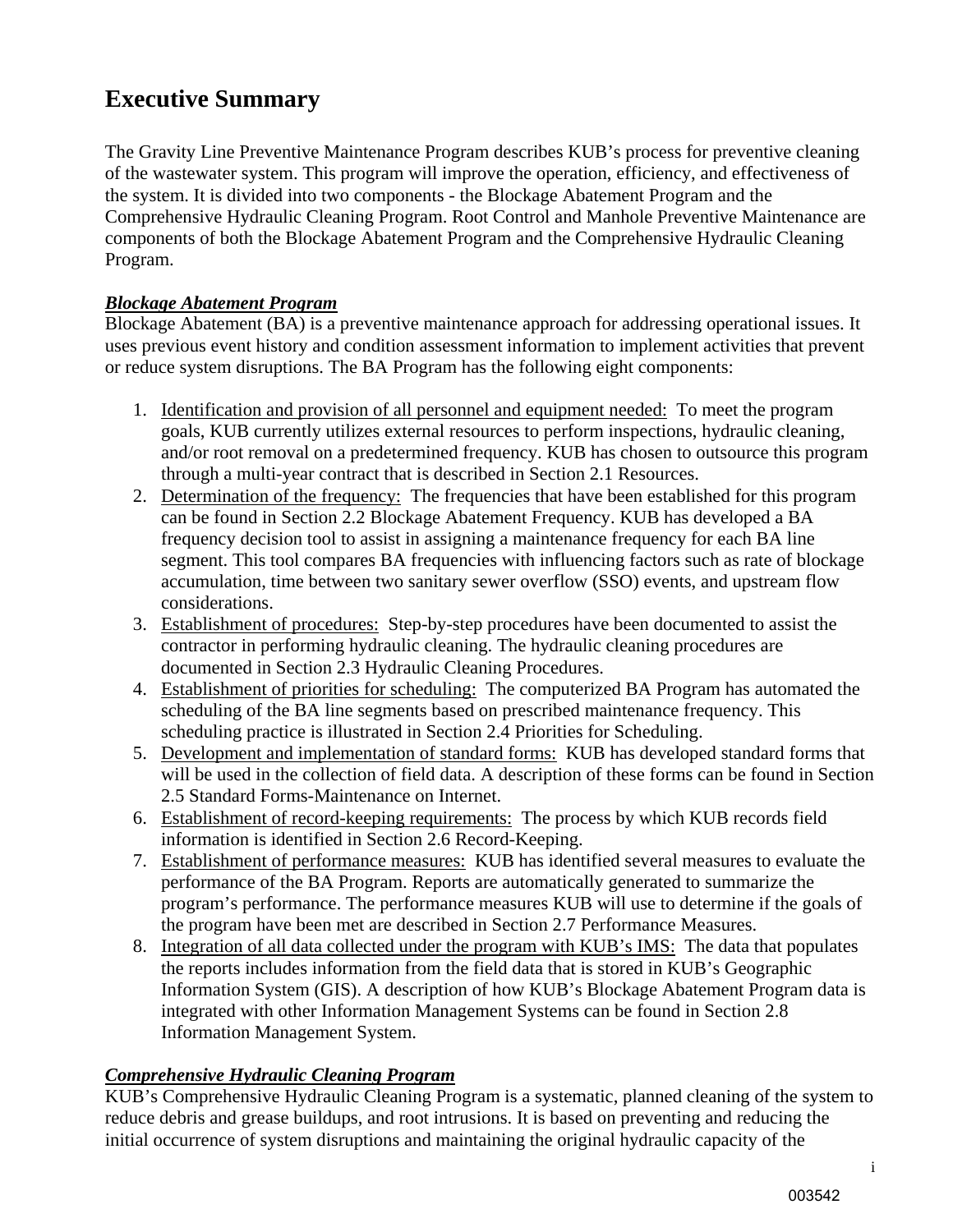collection system. This program also provides support to the Comprehensive Condition Assessment and Monitoring Program by removing any obstructions in the system that would prevent a comprehensive inspection. The Comprehensive Hydraulic Cleaning Program has the following eight components:

- 1. Identification and provision of all personnel and equipment needed: KUB personnel are responsible for implementing this program. A description of the resources allocated is detailed in Section 3.1 Resources.
- 2. Determination of the frequency: The goal of this program is to clean every line segment within the wastewater system in 12 years. The structured cleaning strategy employed incorporates directional cleaning of entire sub-basins at a time. This structured approach will decrease the potential for system disruptions. The maintenance frequency for this program is described in Section 3.2 Maintenance Frequency.
- 3. Establishment of procedures: The hydraulic cleaning procedures for the Comprehensive Hydraulic Cleaning Program are the same as described for the Blockage Abatement and are detailed in Section 3.3 Hydraulic Cleaning Procedures.
- 4. Establishment of priorities for scheduling: The prioritization for determining sub-basin cleaning schedules is based on a comprehensive sub-basin matrix. As compared to the BA Program, entire sub-basins are scheduled rather than individual line segments. KUB has established the priorities for scheduling cleaning activities in Section 3.4 Priorities for Scheduling.
- 5. Development and implementation of standard forms: Field data is collected using electronic forms. A description of standard forms used in collecting field information can be found in Section 3.5 Standard Forms.
- 6. Establishment of record-keeping requirements: The information gathered in the field is used to detail maintenance activities and evaluate system performance. This process by which this information is retained is discussed in Section 3.6 Record-Keeping.
- 7. Establishment of performance measures: KUB has identified several measures to evaluate the performance of the Comprehensive Hydraulic Cleaning Program. Reports are automatically generated to summarize the program's performance. The performance measures KUB will use to determine if the goals of the program have been met are described in Section 3.7 Performance Measures.
- 8. Integration of all data collected under the program with KUB's IMS: As similar to BA Program, field information will be stored in KUB's GIS. The method by which this data is integrated with other KUB systems is described in Section 3.8 Information Management System.

# **Root Control**

Mechanical root control is discussed throughout the Blockage Abatement and Comprehensive Hydraulic Cleaning programs. The Chemical Root Abatement Program is a component of the Blockage Abatement Program and is described in Section 2.2.1 Chemical Root Abatement Program.

# **Manhole Preventive Maintenance**

A component of KUB's Comprehensive Condition Assessment and Monitoring Program is manhole inspections. The details of the manhole inspection component will be described in the Continuing Sewer System Assessment Program. The procedures for cleaning or removal of debris from manholes are included in both the Blockage Abatement and Comprehensive Hydraulic Cleaning programs. The Comprehensive Condition Assessment and Monitoring Program will determine if any manhole rehabilitation or repair is necessary.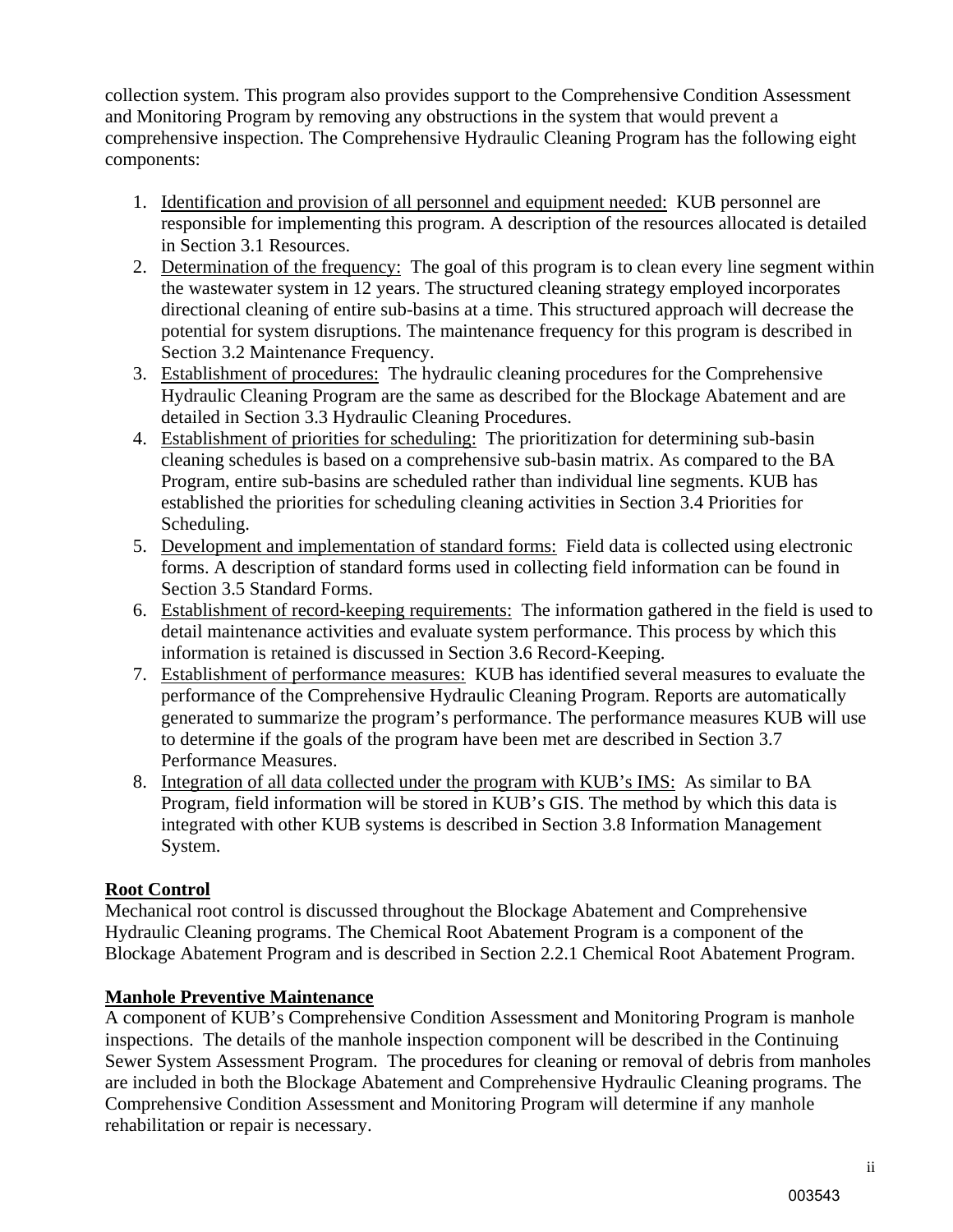# **The 7 Elements of a Proper MOM Program KUB's Gravity Line Preventive Maintenance Program**

#### **1. Utility-Specific**

Based on the needs of our service area and customer base, KUB's Gravity Line Preventive Maintenance Program serves as a guide to provide an efficiently maintained and operated sanitary sewer system and reduce the negative impact on the environment and hazards to public health.

#### **2. Purposeful**

This program is designed to:

- Maintain the hydraulic capacity of the wastewater collection system
- Provide a structured and consistent response to prevent blockage-related SSOs from occurring or recurring
- Identify structural or other system defects that require immediate attention (such as point repairs, short-line replacements, or pump repairs/replacements) or inclusion in the Blockage Abatement Program
- Provide system assessment of existing infrastructure to identify areas with structural deficiencies, inflow and infiltration (I/I) sources, capacity issues, and to prioritize the associated rehabilitation or replacement
- Extend the lifecycle of or replace system assets through rehabilitation or installation of system components
- Reduce overflows caused by blockages and structural failures while also removing I/I entering the system through manhole and pipe defects.

#### **3. Goal-Oriented**

KUB's Gravity Line Preventive Maintenance Program provides structured guidance for the operation, maintenance, and performance of the sanitary sewer system. It provides comprehensive and systematic maintenance including hydraulic cleaning to remove debris, roots, and grease on all manholes and gravity mains in the entire collection system. It also identifies additional maintenance requirements and provides a systematic approach to meet increased maintenance needs in the Blockage Abatement Program. The frequencies established for assessing and cleaning the gravity collection system are as follows:

- Comprehensive Hydraulic Cleaning Entire system cleaned in 12 years
- Mechanical Root Abatement As determined by condition assessment
- Chemical Root Abatement As determined by condition assessment
- Blockage Abatement As determined by condition assessment.

#### **4. Uses Performance Measures**

KUB will evaluate the performance of the Gravity Line Preventive Maintenance Program by tracking performance of the following indicators:

- Percent of gravity collection system cleaned annually
- Adherence to Blockage Abatement schedule
- Number of repeat blockage-related SSOs.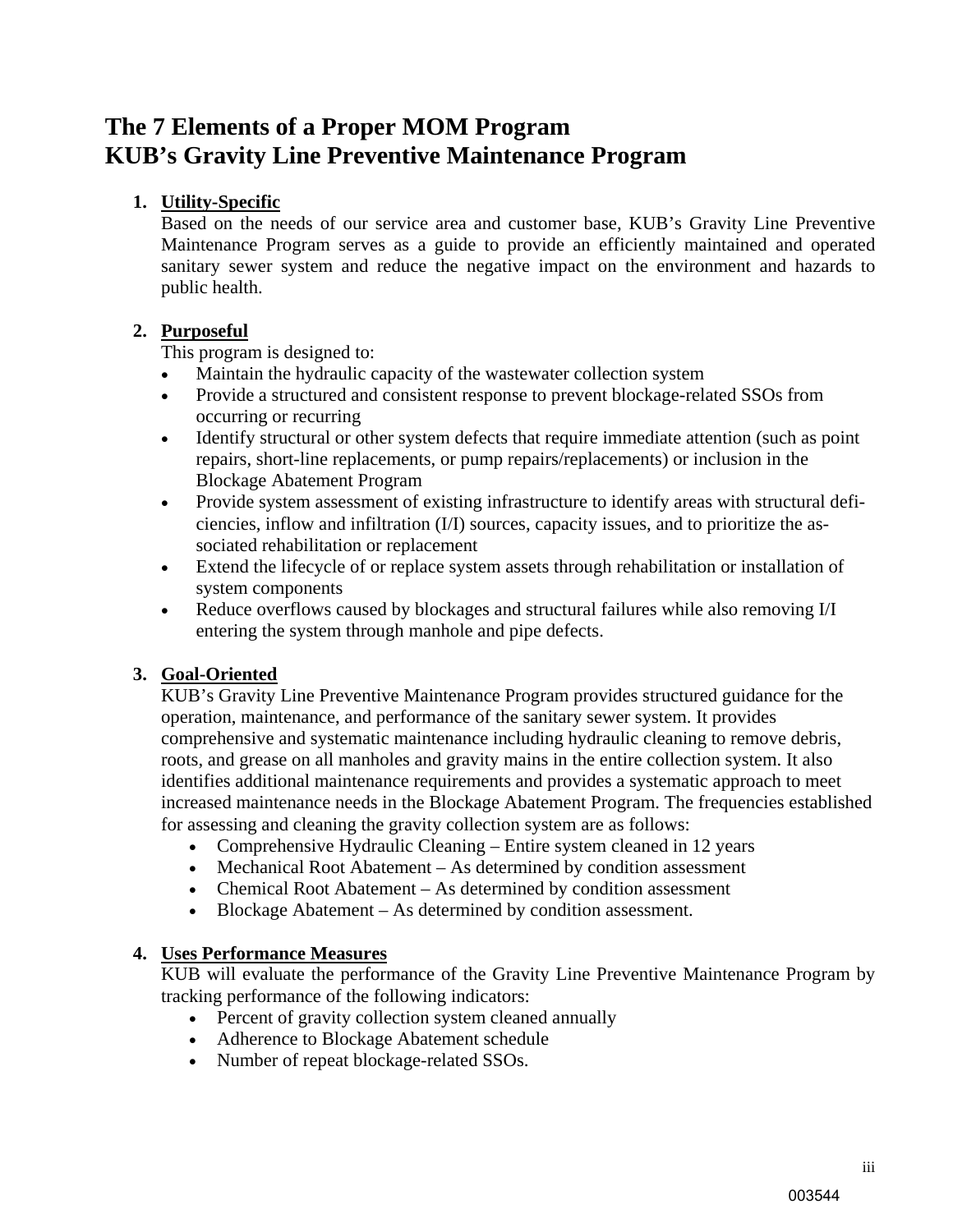# **The 7 Elements of a Proper MOM Program KUB's Gravity Line Preventive Maintenance Program, cont.**

#### **5. Periodically Evaluated**

KUB will review the Gravity Line Preventive Maintenance Program annually and amend it as appropriate. Modifications may be made to the program based on the review and assessment of previous years' performance in the following areas:

- Number of blockage-related SSOs
- Percent of gravity system cleaned
- Number of linear feet mechanically root abated
- Number of linear feet chemically root abated.

#### **6. Available in Writing**

This program will be maintained and kept readily available as a reference for current staff and will be used to train new personnel to ensure program expectations and requirements are met.

#### **7. Implemented by Trained Personnel**

The performance expectations for each component of the Gravity Line Preventive Maintenance Program are the same for internal and external resources. Internal resources receive a series of training components from confined space training to Sewer Overflow Response Training with a prescribed frequency for refresher courses. KUB employees are regularly introduced to new and improved techniques to improve safety and efficiency.

Contractors selected to perform outsourced components of the Gravity Line Preventive Maintenance Program are held to the same performance expectations as KUB's internal staff. KUB's contracts for these outsourced projects contain written standards and specifications detailing KUB's approved requirements for physical system assessment and improvements of its wastewater system. Contractors performing work for these projects are contractually obligated to ensure the work site and the work of their employees meet federal, state, and local laws, statutes, and regulations, specifically including, but not limited to, safety requirements mandated by the Occupational Safety and Health Administration (OSHA).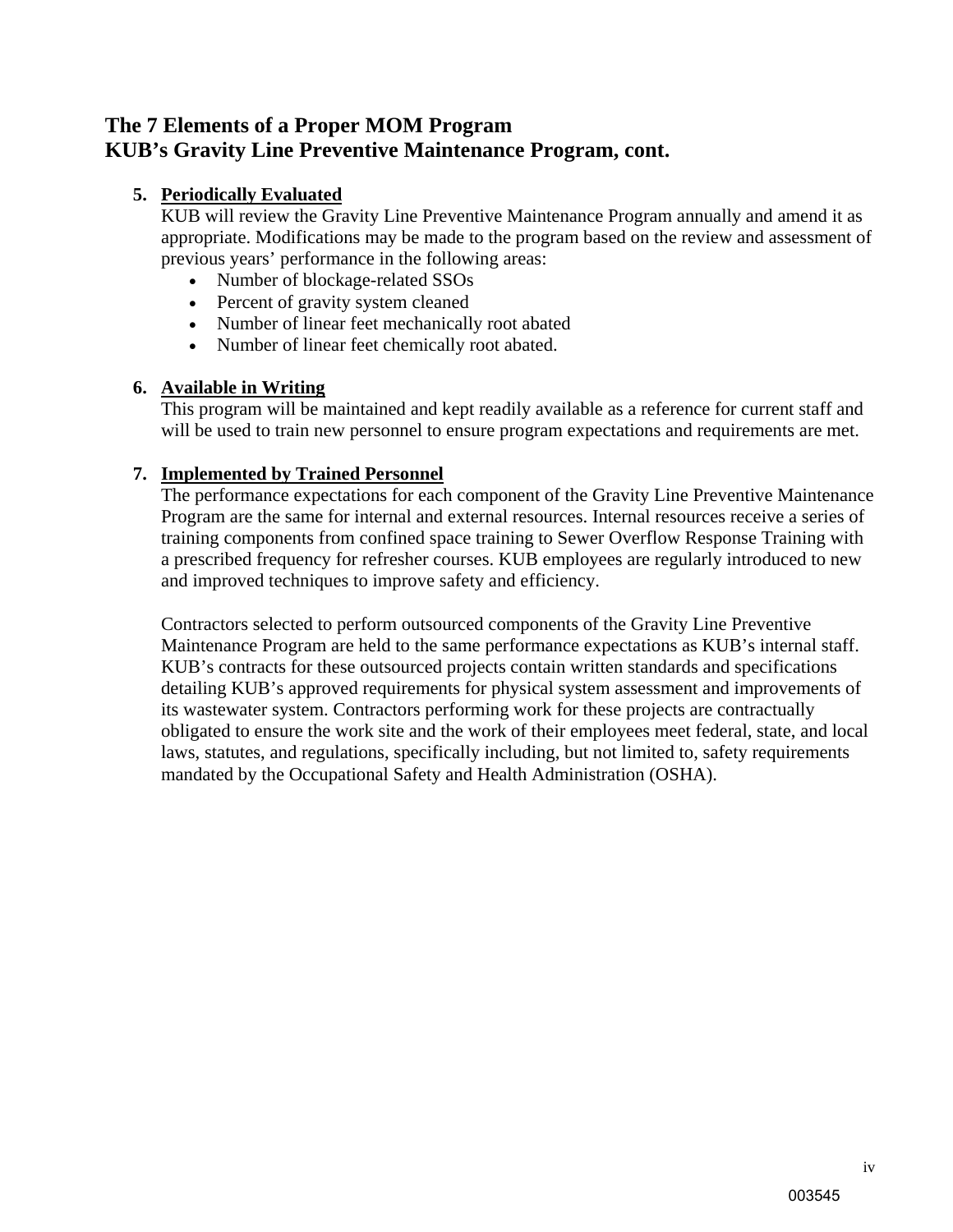# **Table of Contents**

| <b>Executive Summary</b>                                                                             | $\mathbf{i}$ |  |  |  |  |  |
|------------------------------------------------------------------------------------------------------|--------------|--|--|--|--|--|
| The 7 Elements of a Proper MOM Program – KUB's Gravity Line Preventive<br><b>Maintenance Program</b> |              |  |  |  |  |  |
| <b>Section 1: Introduction</b>                                                                       |              |  |  |  |  |  |
| 1.0 Introduction                                                                                     | 1            |  |  |  |  |  |
| 1.1 Preventive Cleaning Maintenance Program                                                          | 1            |  |  |  |  |  |
| 1.1.1 Comprehensive Condition Assessment and Monitoring Program                                      | 1            |  |  |  |  |  |
| 1.1.2 Infrastructure Rehabilitation Program                                                          | 1            |  |  |  |  |  |
| 1.2 Purpose and Goals                                                                                | 2            |  |  |  |  |  |
| <b>Section 2: Gravity Line PM - Blockage Abatement Program</b>                                       |              |  |  |  |  |  |
| 2.0 Purpose and Goals                                                                                | 3            |  |  |  |  |  |
| 2.1 Resources                                                                                        | 3            |  |  |  |  |  |
| 2.2 Blockage Abatement Frequency                                                                     | 5            |  |  |  |  |  |
| 2.2.1 Chemical Root Abatement Program                                                                | 7            |  |  |  |  |  |
| 2.3 Hydraulic Cleaning Procedures                                                                    | 8            |  |  |  |  |  |
| 2.3.1 Project Setup                                                                                  | 8            |  |  |  |  |  |
| 2.3.2 Line Cleaning                                                                                  | 8            |  |  |  |  |  |
| 2.3.3 Mechanical Root Abatement Procedures                                                           | 9            |  |  |  |  |  |
| 2.3.4 Completion of Line Cleaning                                                                    | 10           |  |  |  |  |  |
| 2.4 Priorities for Scheduling                                                                        | 10           |  |  |  |  |  |
| 2.5 Standard Forms-Maintenance on Internet                                                           | 10           |  |  |  |  |  |
| 2.6 Record-Keeping                                                                                   | 12           |  |  |  |  |  |
| 2.7 Performance Measures                                                                             | 12           |  |  |  |  |  |
| 2.7.1 Report Generation                                                                              | 12           |  |  |  |  |  |
| 2.7.2 Evaluation of System Information                                                               | 13           |  |  |  |  |  |
| 2.8 Information Management System                                                                    | 13           |  |  |  |  |  |
| 2.8.1 Data Integration                                                                               | 13           |  |  |  |  |  |
| Section 3: Gravity Line PM – Comprehensive Hydraulic Cleaning Program                                |              |  |  |  |  |  |
| 3.0 Purpose and Goals                                                                                | 14           |  |  |  |  |  |
| 3.1 Resources                                                                                        | 14           |  |  |  |  |  |
| 3.1.1 Comprehensive Condition Assessment and Monitoring Program                                      | 14           |  |  |  |  |  |
| 3.2 Maintenance Frequency                                                                            | 15           |  |  |  |  |  |
| 3.3 Hydraulic Cleaning Procedures                                                                    | 15           |  |  |  |  |  |
| 3.4 Priorities for Scheduling                                                                        | 15           |  |  |  |  |  |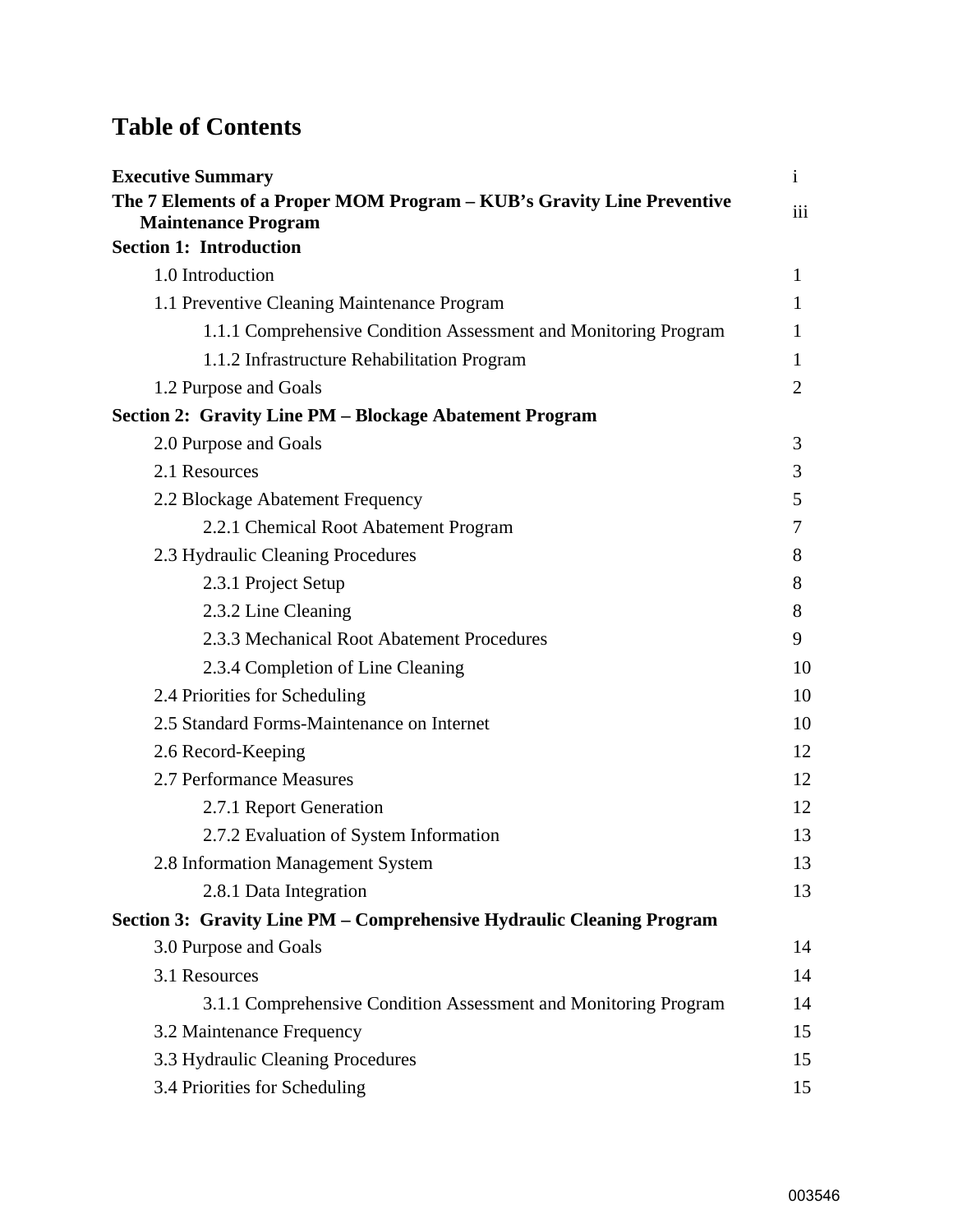| 3.5 Standard Forms                                                      | 16 |
|-------------------------------------------------------------------------|----|
| 3.6 Record-Keeping                                                      | 17 |
| 3.6.1 Data Input                                                        | 17 |
| 3.6.2 Data Integration                                                  | 17 |
| 3.7 Performance Measures                                                | 17 |
| 3.7.1 Report Generation                                                 | 17 |
| 3.7.2 Evaluation of Program Findings                                    | 18 |
| 3.8 Information Management System                                       | 18 |
| 3.8.1 Information Management Sources Used to Establish Sub-basin Scores | 18 |
| 3.8.2 System Mapping for Field Crews                                    | 19 |
| <b>Section 4: Gravity Line PM – Summary</b>                             |    |
| 4.0 Summary                                                             | 21 |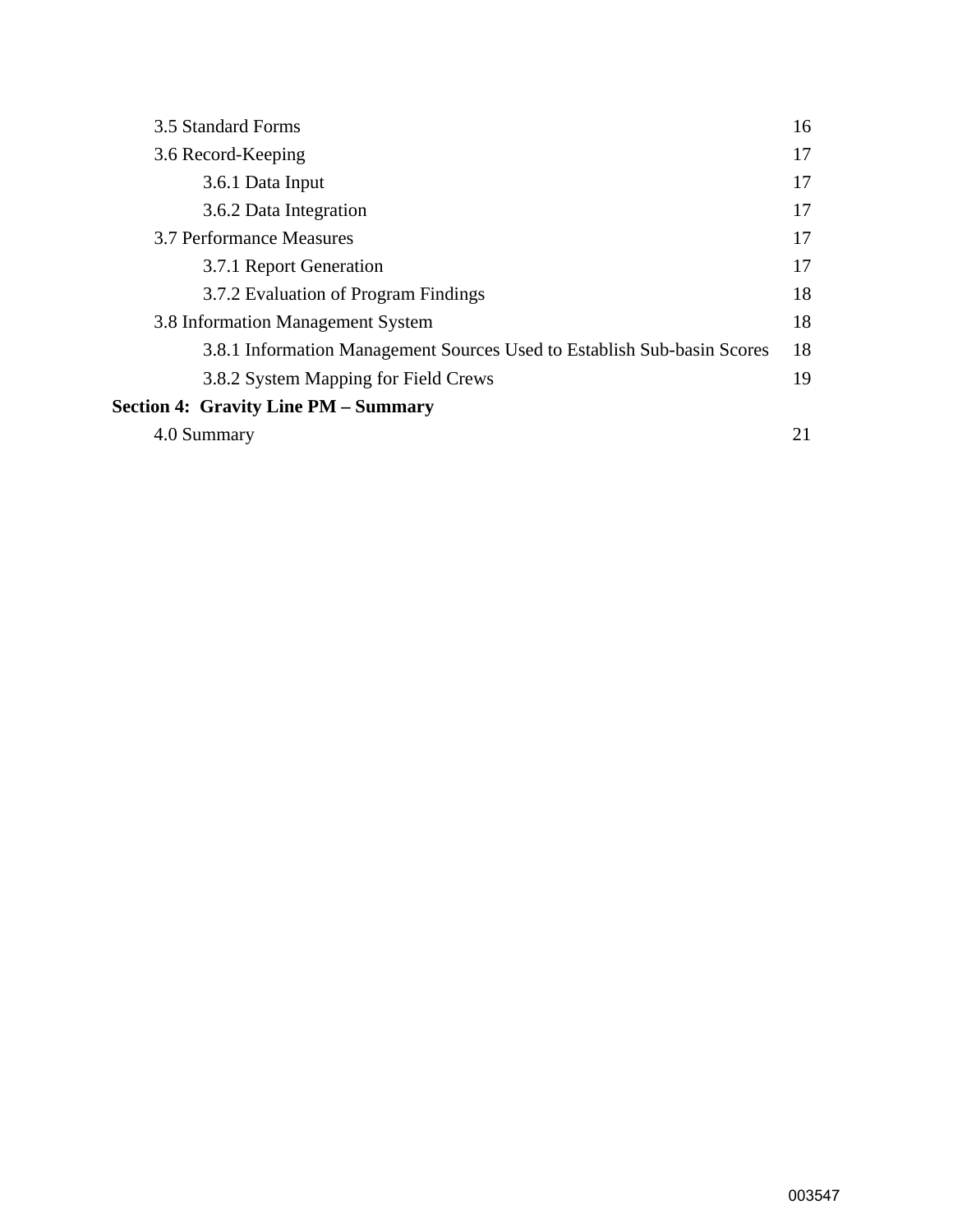# **Section 1: Introduction**

#### **1.0 Introduction**

KUB's maintenance activities focus on sustaining the sanitary sewer collection system's hydraulic capacity for conveying wastewater. Typically, two different classes of problems can reduce hydraulic capacity: operational and structural.

Most operational defects, such as roots, sediment, fats, oils, and grease, reduce the hydraulic capacity of the pipe. Sewer cleaning and source control activities are directed toward preventing or reducing the impacts of operational defects on the collection system.

Structural defects involve the degradation of the sewer pipe itself. Serious structural deficiencies can lead to pipe failure and cause sanitary sewer overflows (SSOs) and backups. Sewer repair and rehabilitation activities are focused on restoring the structural integrity of the pipe.

KUB addresses operational and structural defects through its Gravity Line Preventive Maintenance Program, Comprehensive Condition Assessment and Monitoring Program (CAMP), and Infrastructure Rehabilitation Program (IRP), and each program has several components.

#### **1.1 Preventive Cleaning Maintenance Program**

These are the key components of the Gravity Line Preventive Maintenance Program:

#### **Blockage Abatement Program**

Blockage Abatement (BA) is a preventive maintenance approach for addressing operational issues. It uses previous event history and condition assessment information to implement activities that prevent or reduce system disruptions. The BA Program uses previous SSOs or backups in the system to prevent dry weather blockages from recurring. Condition assessment of lines performed as part of the Continuing Sewer System Assessment Program may also indicate the need for regular hydraulic cleaning and inspection frequencies. The BA Program is discussed in greater detail in Section 2: Gravity Line PM-Blockage Abatement Program.

#### **Comprehensive Hydraulic Cleaning Program**

KUB's Comprehensive Hydraulic Cleaning Program is a systematic, planned cleaning of the system to reduce debris and grease buildups, and root intrusions. It is based on preventing and reducing the initial occurrence of system disruptions and maintaining the original hydraulic capacity of the collection system. This program also provides support to the CAMP by removing any obstructions in the system that would prevent a comprehensive inspection. The Hydraulic Cleaning Program is discussed in greater detail in Section 3: Gravity Line PM- Comprehensive Hydraulic Cleaning Program.

#### **1.1.1 Comprehensive Condition Assessment and Monitoring Program (CAMP)**

The CAMP identifies structural and operational defects affecting sewer system performance. The results of the inspections provide data for the BA and IRP programs. The CAMP will be discussed in greater detail in the Continuing Sewer System Assessment Program – Condition Assessment and Monitoring Program.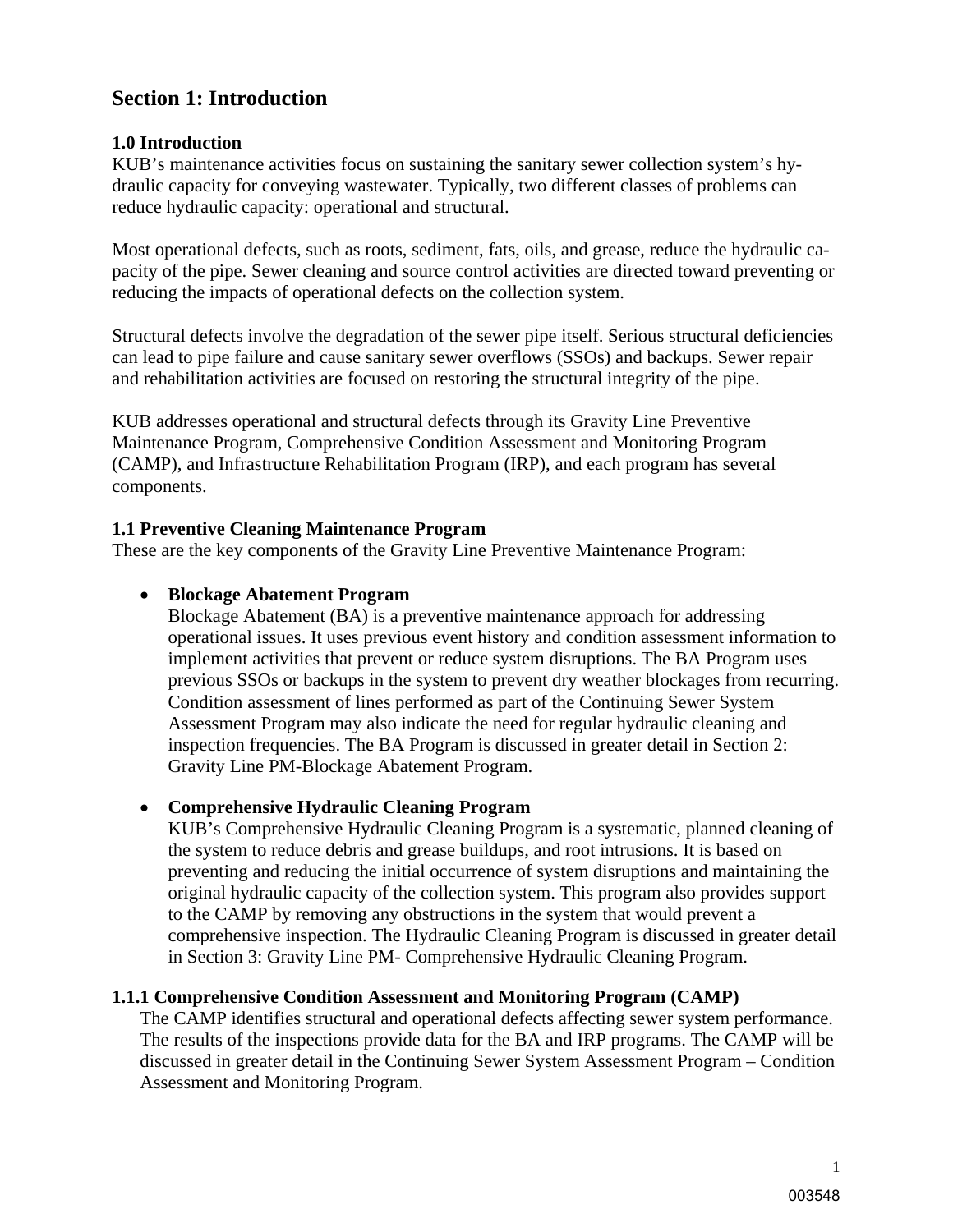#### **1.1.2 Infrastructure Rehabilitation Program (IRP)**

The IRP is a corrective maintenance approach for implementing repairs or rehabilitation to remediate a known defect. The BA and the CAMP programs provide the information needed to prioritize and determine the scope of projects for the IRP. Projects under the IRP include those identified as part of the Corrective Action Plan/Engineering Report (CAP/ER) and required under the Consent Decree. The process for implementing repairs or rehabilitation to remediate a known defect will be discussed in greater detail in the IRP.

The above programs (BA, Comprehensive Hydraulic Cleaning, CAMP, and IRP) are supported by the following activities:

- Hydraulic cleaning using high-pressure flushing equipment
- Hydraulic cleaning and vacuum system debris removal using combination flushing/vacuum equipment
- Condition assessment using computer software, closed circuit television (CCTV) equipment, smoke testing, manhole inspection, etc.
- Root abatement and control
- Grease source and field control program
- Public education.

#### **1.2 Purpose and Goals**

The Gravity Line Preventive Maintenance Program is designed to:

- Maintain the hydraulic capacity of the wastewater collection system
- Provide a structured and consistent response to prevent blockage-related SSOs from occurring or recurring
- Identify structural or other system defects that require immediate attention (such as point repairs, short-line replacements, or pump repairs/replacements) or inclusion in the BA Program
- Provide system assessment of existing infrastructure to identify areas with structural deficiencies, inflow and infiltration (I/I) sources, capacity issues, and to prioritize the associated rehabilitation or replacement
- Extend the lifecycle of or replace system assets through rehabilitation or installation of system components
- Reduce overflows caused by blockages and structural failures while also removing I/I entering the system through manhole and pipe defects.

KUB has established the following goals for assessing and cleaning the gravity collection system:

| <b>Gravity Line Cleaning Goals</b> |                                               |  |  |  |  |  |
|------------------------------------|-----------------------------------------------|--|--|--|--|--|
| <b>Description</b>                 | <b>Frequency</b>                              |  |  |  |  |  |
| Comprehensive Hydraulic Cleaning   | Entire system cleaned in 12 Years             |  |  |  |  |  |
| <b>Mechanical Root Abatement</b>   | As determined by condition assessment program |  |  |  |  |  |
| <b>Chemical Root Abatement</b>     | As determined by condition assessment program |  |  |  |  |  |
| <b>Blockage Abatement</b>          | As determined by condition assessment program |  |  |  |  |  |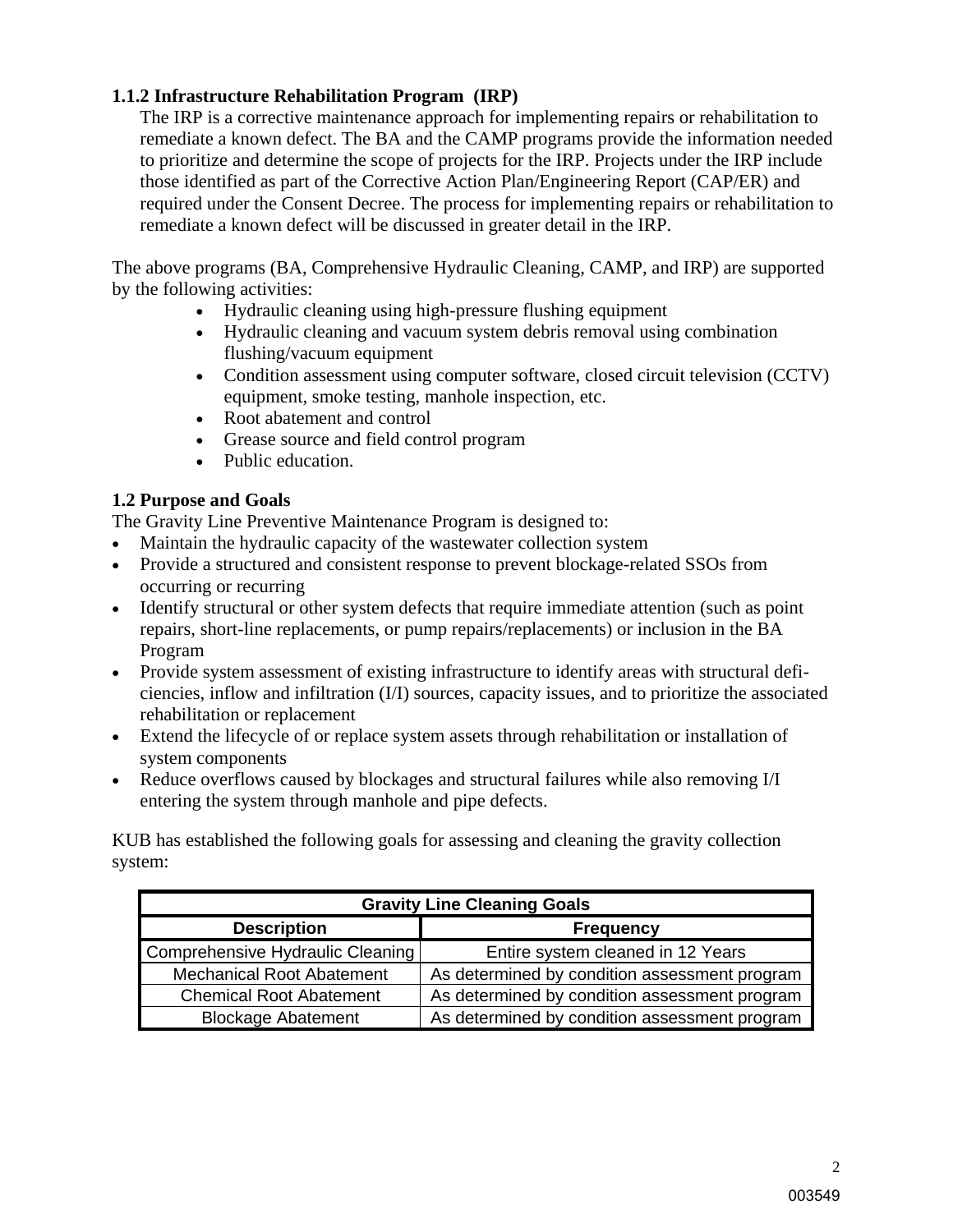# **Section 2: Gravity Line PM – Blockage Abatement Program**

### **2.0 Purpose and Goals**

The primary objective of KUB's BA Program is to prevent blockages from causing recurring SSOs or backups in the system. To meet that objective, KUB performs inspections, hydraulic cleaning, and/or root removal on a routine frequency based on condition assessment by the field responder and basin engineer.

The assets included in this program are identified based on CCTV inspections, blockage-related SSOs, or backups experienced in the past. The frequency of the maintenance activity ranges from one month to 42 months. **Figure 2-1** illustrates the amount of linear footage allocated to each BA maintenance frequency as of the last update of this report. All line segments included in the BA Program are also included in the CAMP.





KUB's performance goal for this program is to conduct all scheduled abatement activities within the prescribed frequency. To ensure that goal is met, KUB will monitor the performance metrics described in this document and adjust resources accordingly.

Assets are removed from the BA Program after upgrades or improvements alleviate the original reason for inclusion in the program. KUB will continue to maintain the asset as part of the CAMP.

# **2.1 Resources**

The program includes a combination of internal and external resources. A team of KUB professionals will have the primary responsibility of addressing the preventive and corrective activities, and contractors will perform BA activities. **Figure 2-2** details the organizational structure of KUB's Management, Operation, and Maintenance (MOM) resources.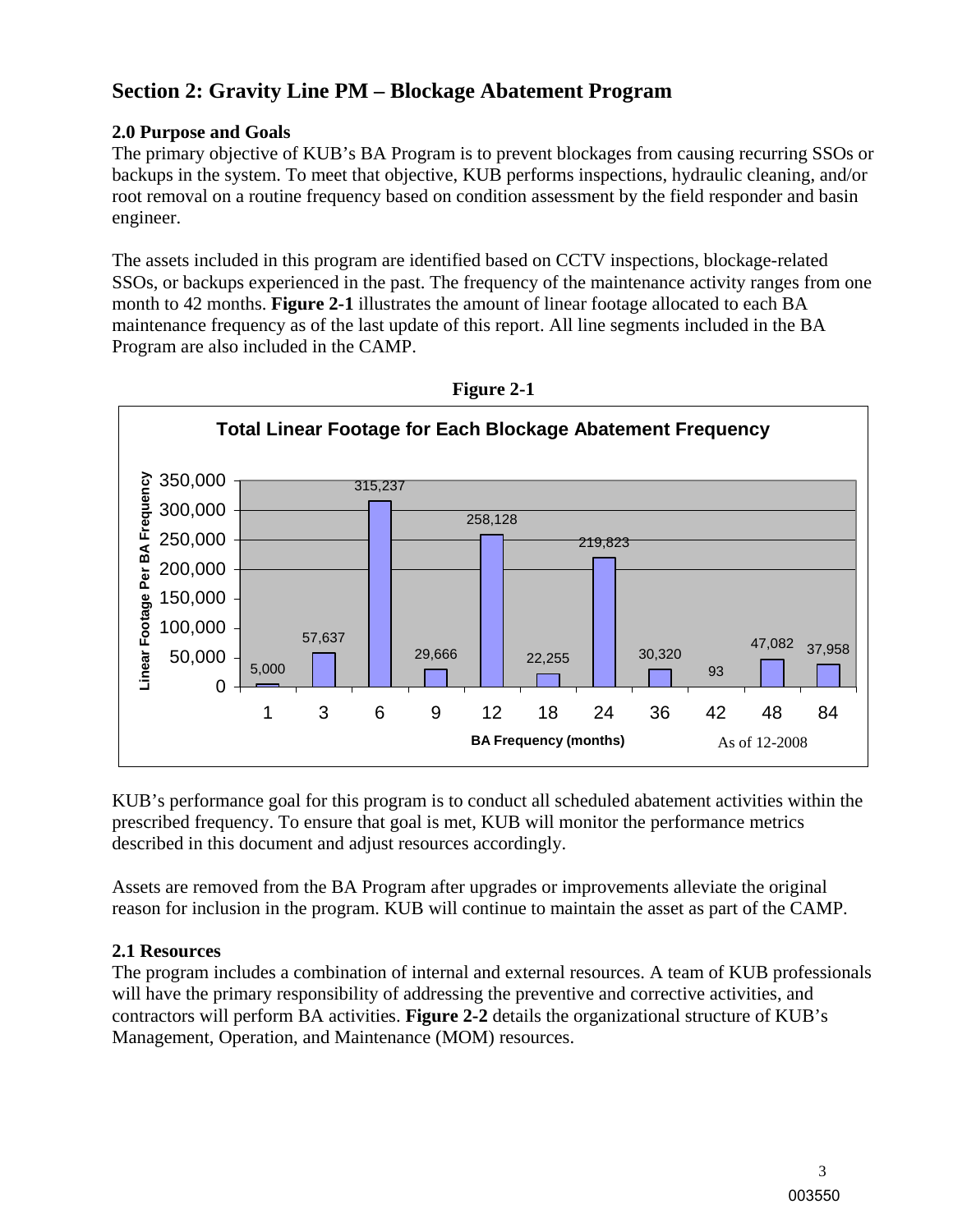#### **Figure 2-2**



## **Management, Operations, and Maintenance (MOM) Operation Organizational Resources**

Description of allocated MOM Resources:

1. CSI BA Program Managers

These members of the Collection System Improvement (CSI) Team manage, direct, and monitor the MOM programs. They work closely with KUB Underground Construction (UGC), other KUB departments, as needed, contractors, and consultants.

#### 2. PM Team Supervisor

The Preventive Maintenance (PM) Team Supervisor is a member of UGC and supervises dayto-day maintenance and repair of sanitary sewers.

3. PMC Crews

The PMC Crews are members of UGC. They perform scheduled preventive maintenance activities, such as hydraulic cleaning and assessment.

4. Lamps Crew

The Lamps Crew are members of UGC. They provide a reactive response to calls that result in a resolution of problem on property by inspecting private sewer laterals. The inspection is reviewed by CSIP to determine if repair or replacement is required under the Private Lateral Program.

5. First Responders

The First Responders are members of UGC. They provide a reactive response to unscheduled requests for service. Examples of unscheduled requests include, but are not limited to,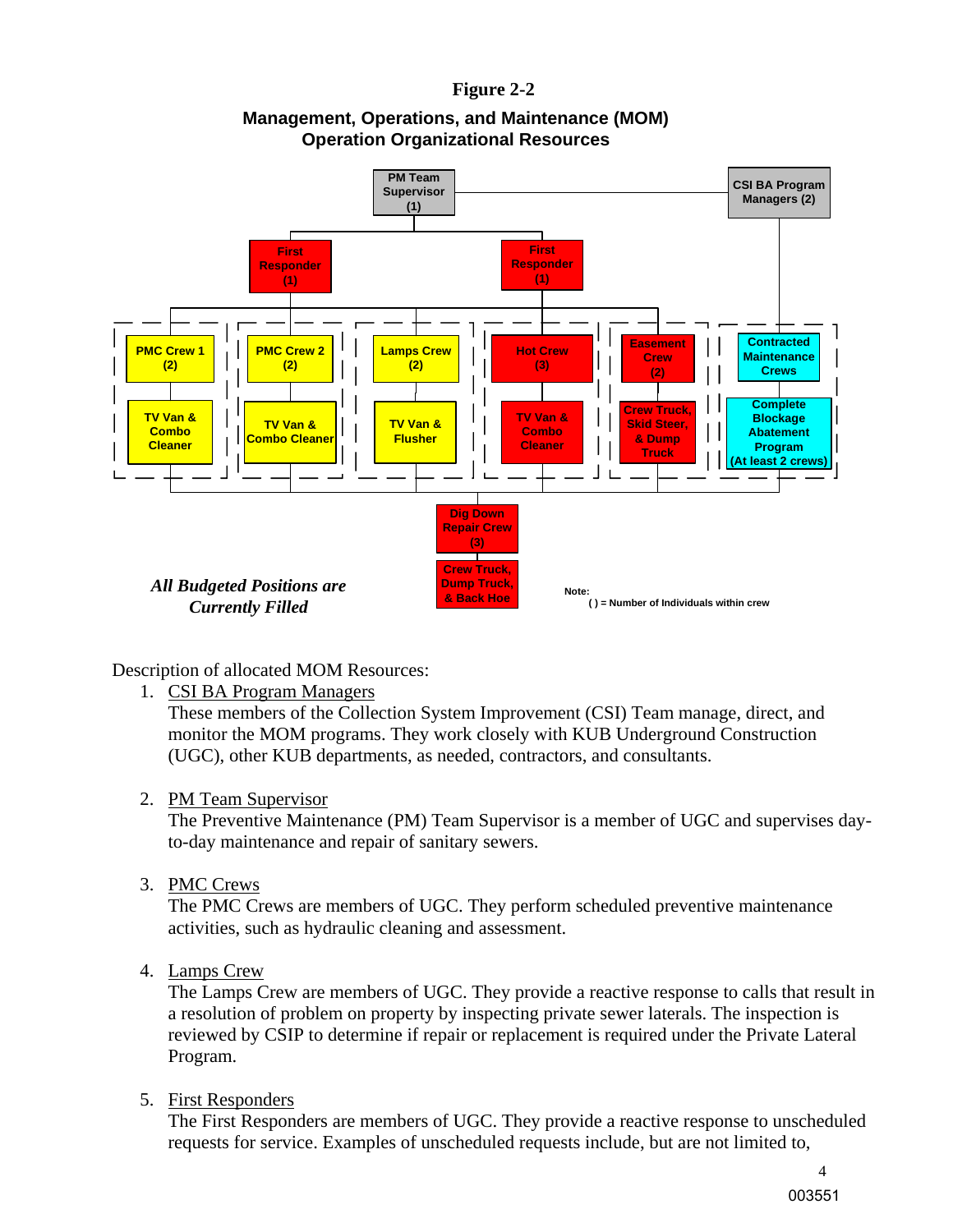implementing KUB's Sewer Overflow Response Plan (SORP), addressing customer requests, etc.

6. Hot Crew

The Hot Crew is part of UGC. This crew has similar responsibilities as the First Responders with extended capabilities provided by hydraulic cleaning and CCTV equipment. The primary goal of this crew is to address unscheduled activities to allow the PMC Crews to remain dedicated to their scheduled activities.

7. Easement/MH Inspection Crew

The Easement/Manhole Inspection Crew is a member of UGC. These crews inspect manholes and dedicated easements. They will provide assistance as needed to the First Responders and Hot Crew during SORP events and unscheduled responses. These crews will also backfill vacancies for the PMC Crews during absences due to vacations and illness.

8. Contracted Maintenance Crews

The Contracted Maintenance Crews are an external resource used to implement the BA Program [see the blue highlighted portion of Figure 2-2]. Contract crews may also be used to supplement work performed by KUB crews including additional BA cleaning and inspection work. Contract Crews are also used extensively to perform IRP work. Contract work varies throughout the year making it difficult to quantify the number of Full Time Equivalents (FTEs) working on contracts. The CSI BA Program Managers will manage this contractual agreement.

A preventive maintenance program is a proactive activity that restores or maintains the intended function of an asset before failure. The maintenance activity is planned and scheduled periodically based on the asset condition to prevent blockage-related SSOs from occurring or recurring. KUB's preventive maintenance program is the BA Program. KUB has chosen to outsource the program through a multi-year contract that will be evaluated on an annual basis.

KUB personnel will perform corrective maintenance required to mitigate blockages. A corrective maintenance is a reactive activity that occurs in response to an asset failure characterized by the loss of the intended function. Corrective maintenance is event driven, i.e., a failure event occurs before any maintenance activity is scheduled. First Responders and the Hot Crew will have the primary responsibility for implementing KUB's SORP, addressing customer requests, removing system disruptions that could result in SSOs, making point repairs, and other unscheduled maintenance activities. The red highlighted portion of **Figure 2-2** illustrates these resources.

KUB has dedicated the following resources to the corrective component:

- CCTV Inspection Truck
- Combination Cleaner/Vacuum Truck
- Standard First Responder Trucks
- Pole Camera
- Dump Truck
- Backhoe and Trailer
- Crew Truck
- FTEs

KUB has and will continue to support or augment these responsibilities with other UGC Department resources.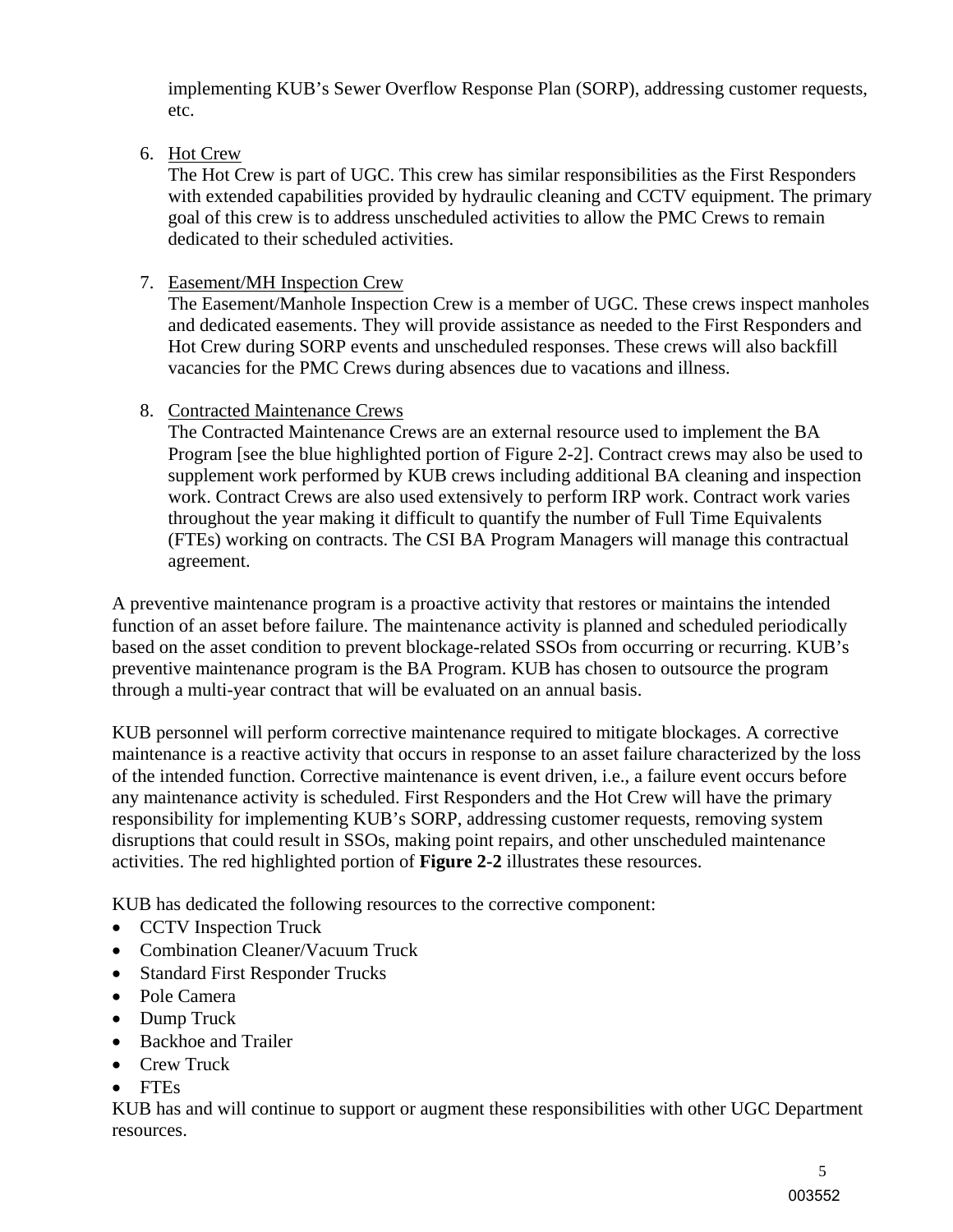#### **2.2 Blockage Abatement Frequency**

KUB adds a line segment to the BA Program when its cleaning frequency under the maintenance cycle proves insufficient to prevent overflows. Each line segment included in the BA Program is assigned a maintenance frequency more aggressive than it had under the CAMP. Also, prescribed maintenance activities determined by the nature of the system problem (i.e. roots, grease, debris, etc.) are assigned to the line segment.

Line segments are added to this program in two ways. The first provides short-term remediation following a blockage-related SSO, and the second is a result of a proactive assessment of the system. Blockage-related SSOs caused by debris, roots, and grease are placed on the BA Program. The intent is to prevent these issues from causing any future SSOs by maintaining the impacted line segments more frequently. The second way that a line segment is added to the BA Program is through the assessment of the system either by KUB crews or outside contractors. When obstructions are identified that could cause a potential SSO, this area is remediated immediately and added to the BA Program to reduce the risk that the blockage will re-establish in the future.

The initial BA frequency will be set at six months. The line segments with an initial frequency of six months will be televised prior to cleaning to determine the re-accumulation rate of the blockage over the last six months. For all other frequency schedules field crews will provide on-site recommendations based upon their evaluation of the existing frequency.

**Figure 2-3**: The Blockage Abatement Frequency Decision Tool provides evaluation guidelines for the CSI Team to:

- Determine the initial frequencies for BA line segments
- Review the frequencies of existing BA line segments
- Modify the frequencies of existing BA line segments.

This Decision Tool compares BA frequencies with influencing factors that would justify assigning a maintenance frequency to a particular BA line segment. The listed factors are intended to assist the decision maker in applying sound engineering judgment while considering the historical performance and the current condition of the wastewater system.

|                              | BIOCKAGE ADATEMENT F requency Decision 1001                                                                                                                                                                                                                                              |
|------------------------------|------------------------------------------------------------------------------------------------------------------------------------------------------------------------------------------------------------------------------------------------------------------------------------------|
| <b>Frequency</b><br>(Months) | <b>Frequency Determining Factors</b>                                                                                                                                                                                                                                                     |
|                              | Extreme rate of blockage accumulation<br>Pending grease control enforcement action upstream<br><b>Upstream flow considerations-High Risk</b><br>Time between two SSO events less than 3 months                                                                                           |
| 3                            | High rate of blockage accumulation<br>Pending grease control enforcement action upstream<br>Time between two SSO events less than 6 months<br>Upstream flow considerations-Moderate to High Risk                                                                                         |
| 6                            | Medium rate of blockage accumulation<br>$\bullet$<br>Pending grease control compliance action upstream<br>Upstream flow considerations<br>Require CCTV Follow-up before cleaning<br>Initial frequency following a blockage related SSO<br>Time between two SSO events less than 9 months |

**Figure 2-3 Blockage Abatement Frequency Decision Tool**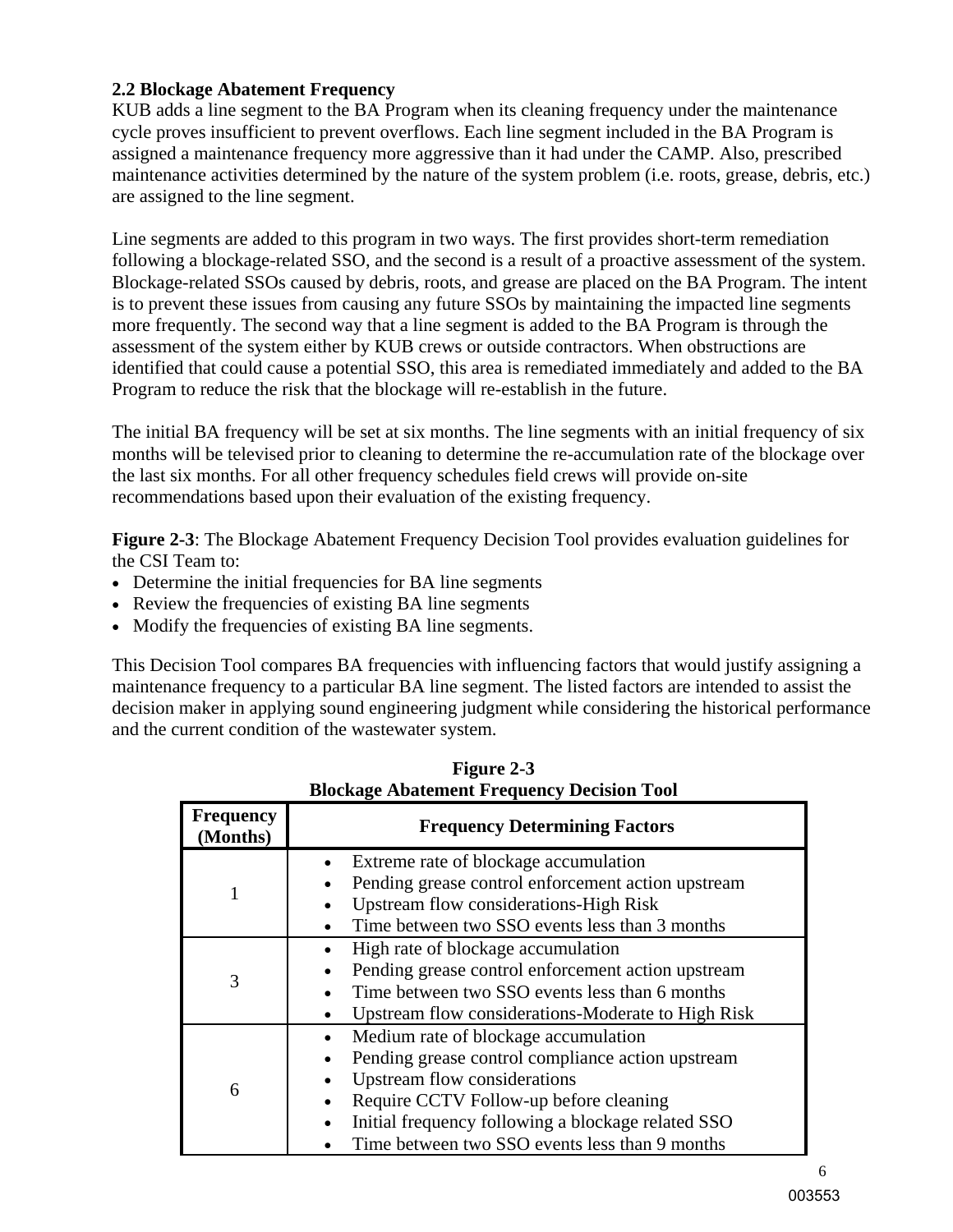| 9  | Light rate of blockage accumulation<br>Pending grease control compliance action upstream<br>Upstream flow considerations<br>Time between two SSO events less than 12 months                                                                                       |
|----|-------------------------------------------------------------------------------------------------------------------------------------------------------------------------------------------------------------------------------------------------------------------|
| 12 | Slow rate of blockage accumulation<br>$\bullet$<br>Pending grease control compliance action upstream<br>Upstream flow considerations<br>Time between two SSO events less than 18 months                                                                           |
| 18 | Slow rate of blockage accumulation<br>Pending grease control compliance action upstream<br>Upstream flow considerations<br>Time between two SSO events less than 24 months                                                                                        |
| 24 | Slow rate of blockage accumulation<br>$\bullet$<br>Pending grease control compliance action upstream<br>Upstream flow considerations<br>$\bullet$<br>Time between two SSO events less than 36 months<br>Time span for initial chemical root abatement application |
| 36 | Slow rate of blockage accumulation<br>$\bullet$<br>Pending grease control compliance action upstream<br>Upstream flow considerations<br>Time between two SSO events less than 42 months<br>Large diameter pipe                                                    |
| 42 | Slow rate of blockage accumulation<br>$\bullet$<br>Pending grease control compliance action upstream<br>Upstream flow considerations<br>Time between two SSO events less than 144 months<br>Line segments upstream of siphons                                     |

When a blockage has been identified that could lead to a future SSO during the proactive assessment of the system, the impacted line segment(s) will be added to the BA program at a frequency of twelve months. The goal of each frequency is to avoid future system disruptions.

The BA Program is a short-term remediation activity conducted until the line segment can be rehabilitated or repaired. After the cause of the aggressive cleaning schedule has been remediated, the line segment will be addressed in the CAMP.

#### **2.2.1 Chemical Root Abatement Program**

Root intrusion into gravity sewer lines can significantly reduce transport capacity and lead to overflows. Roots alone can block sewer lines, and they can also allow debris and grease to accumulate. To address the potential for root intrusion-related overflows, KUB developed the Chemical Root Abatement Program. The goal of this program is to sufficiently limit root intrusion to prevent significant capacity reductions and overflows.

Root intrusion occurs primarily along sewer lines within sewer easements. Line segments beneath roadways and other concrete or asphalt surfaces are typically far enough removed from nearby trees to limit root intrusion. For that reason, line segments in streets require more widespread and frequent line cleaning to remove debris as compared to root control. Also, because the resources used to clean sewer lines are also equipped with root control devices, the KUB Chemical Root Abatement Program has been combined with the BA Program. The Chemical Root Abatement Program makes use of the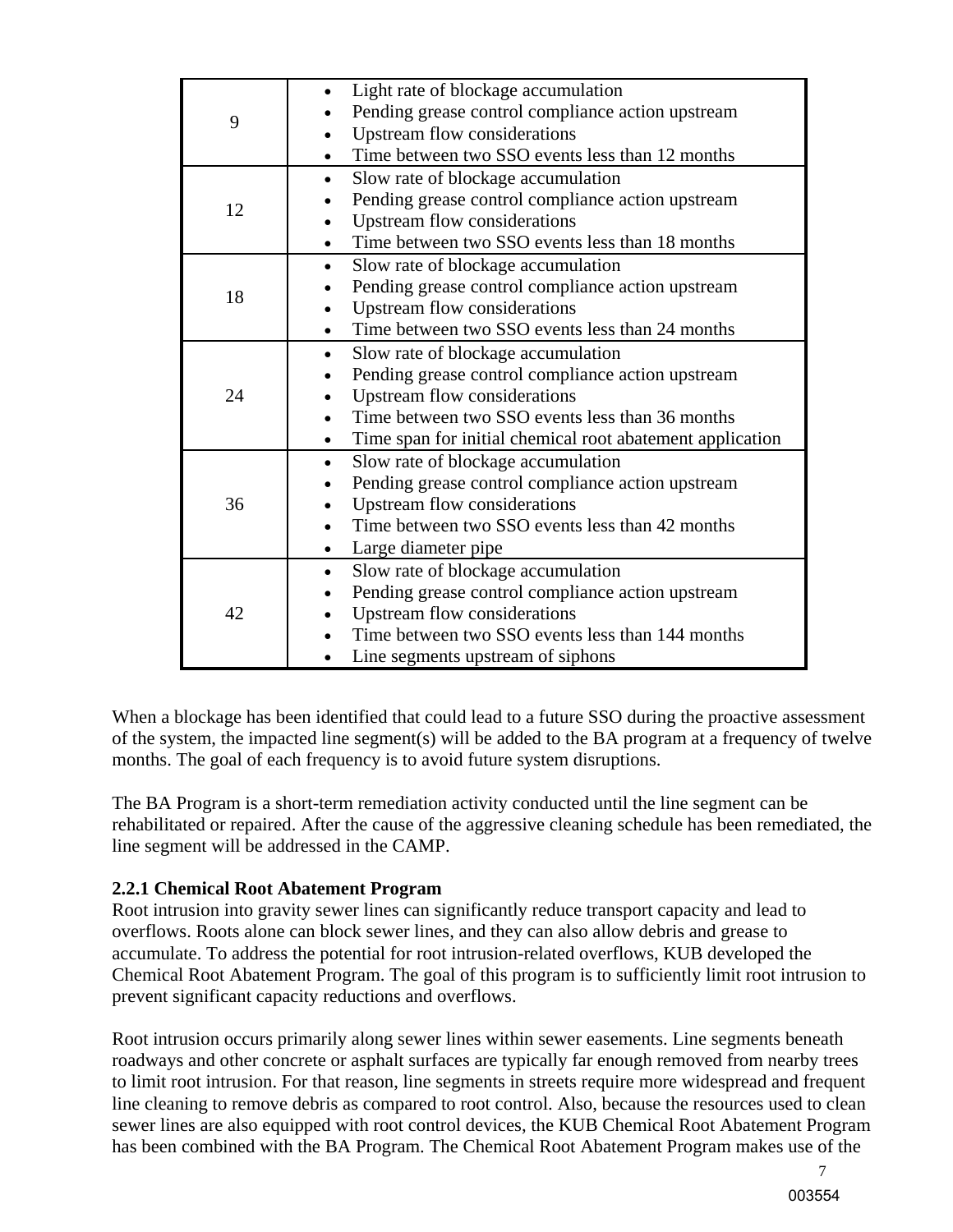same Information Management System, forms, and performance measures as those described in the BA Program.

#### **2.3 Hydraulic Cleaning Procedures**

Typical hydraulic cleaning procedures are listed below.

#### **2.3.1 Project Setup**

Cleaning work will be assigned to each PMC Crew by the distribution of sub-basin collection system maps. An electronic form will be completed during the cleaning phase and incorporated into the information management database, and portions will be collected in the Knoxville Geographic Information System (KGIS). This process is discussed in more detail in Section 3.8 Information Management System.

Line segment cleaning will begin in the downstream manhole of that segment and move upstream.

#### **2.3.1.1 Fill Truck Water Tank**

The truck's water tank is usually filled using a fire hydrant. When operating a hydrant valve, the operator should use the supplied hydrant wrench. Operators will use backflow preventers and water meters during filling activities. When the tank is filled, close the valve slowly to prevent water hammer.

#### **2.3.1.2 Set Up Traffic Control**

Approved traffic control practices that conform to applicable statutes around the work site will be followed.

#### **2.3.1.3 Set Up Over Manhole**

The truck operator positions the cleaning hose reel over the manhole. When ready to begin, he attaches the appropriate cleaning nozzle to the hose. Various nozzle types are available for specialized cleaning tasks, such as removing a blockage.

#### **2.3.1.4 Open Manhole**

When the cleaning unit is set up, the operator opens the manhole and tests for "sewer gas." Procedures for gas testing and for what to do if high gas levels are present can be found in KUB's Standard Operating Procedures.

#### **2.3.1.5 Position Nozzle for Cleaning**

With the manhole open, start the truck's engine and lower the hose into the manhole. Use a roller or guide to shield the hose from the rough edges of the manhole. To begin cleaning, place the nozzle in the invert of the pipe pointed upstream.

#### **2.3.2 Line Cleaning**

#### **2.3.2.1 Propel Cleaning Nozzle Up Line**

To begin cleaning, turn on the water valve and start the high-pressure pump. An increase in pump speed will generate sufficient water velocity to move the nozzle up the sewer line.

#### **2.3.2.2 Return Nozzle to Manhole**

After propelling the nozzle a sufficient distance upstream, turn the reel directional control to the "in" position and increase the pump speed to achieve the proper water pressure. The nozzle should be reeled in until it is just outside the manhole.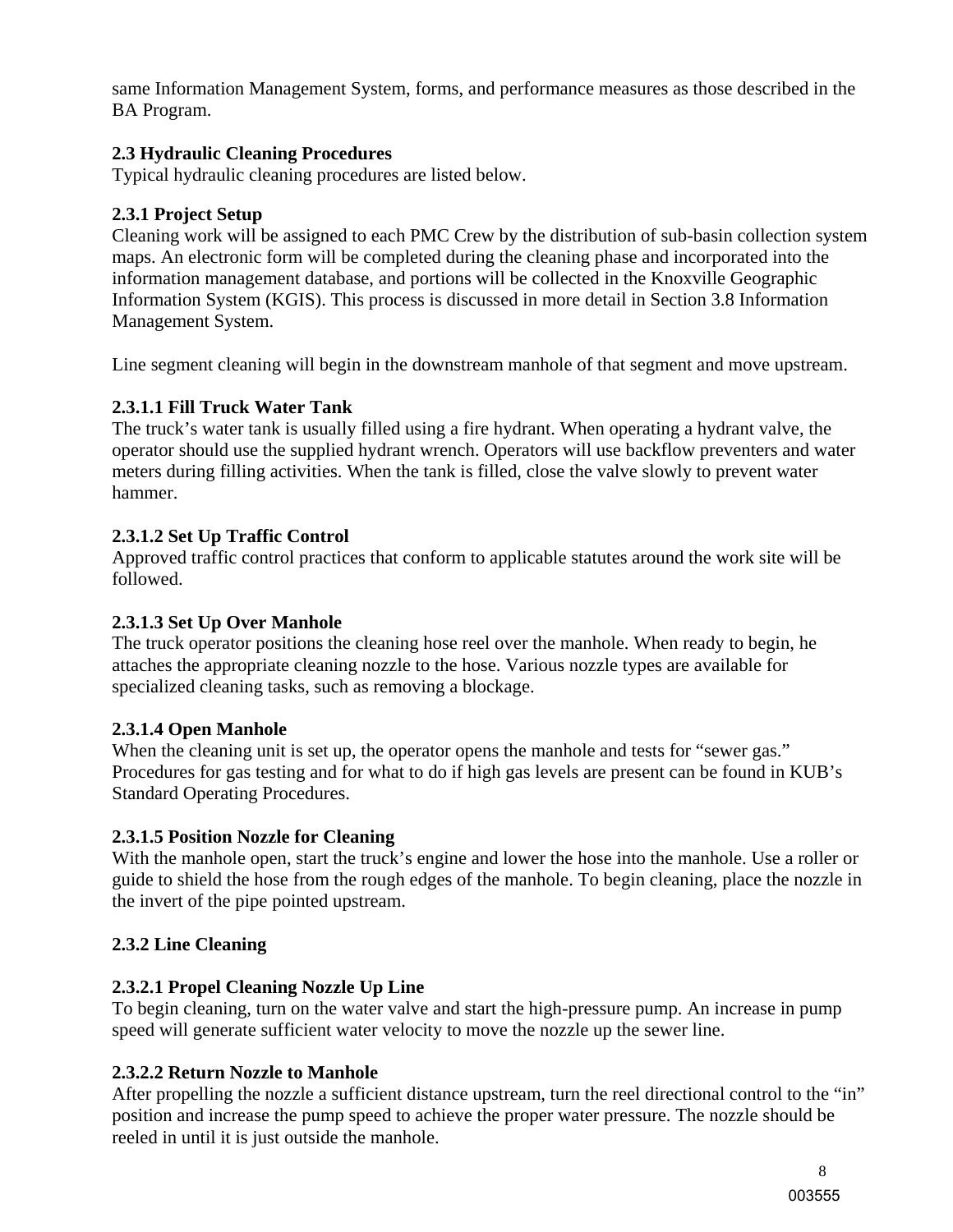**Note:** Experience will be the best guide for when to begin returning the nozzle to the manhole. Take care not to go so far that the debris returned in front of the nozzle creates a sewer blockage.

#### **2.3.2.3 Repeat Steps 2.3.2.1 and 2.3.2.2**

Steps 2.3.2.1 and 2.3.2.2 should be repeated until the nozzle is able to reach the upstream manhole and return to the downstream manhole with no debris present.

#### **2.3.2.4 Collect Debris Using Vacuum Unit**

When the nozzle has been returned to the downstream manhole, collect debris using the vacuum unit. To use the vacuum part of the combination truck, insert the vacuum tube into the manhole and turn the suction on to the appropriate level for the size of debris being removed. Continue working the vacuum tube around the manhole until all debris is removed. Next, remove the vacuum tube and return it to its proper secured position on the truck. While operating the vacuum unit, take care to avoid overhead obstructions, such as power lines.

#### **2.3.3 Mechanical Root Abatement Procedures**

#### **2.3.3.1 Necessity of Performing Mechanical Root Abatement**

Root intrusions may be discovered during line cleaning activities, such as flushing, or identified during CCTV inspection.

#### **2.3.3.2 Select Root Cutter Blade**

The appropriate size of the root cutter and blade will vary depending on the size of the line diameter and the severity of the root intrusion.

#### **2.3.3.3 Position Root Cutter**

With the manhole open, start the truck's engine and lower the hose into the manhole. Use a roller or guide to shield the hose from the rough edges of the manhole. To begin mechanical root abatement, the root cutter is laid in the invert of the pipe and pointed upstream.

#### **2.3.3.4 Propel Cleaning Cutter up Line**

To begin cutting, turn on the water valve and start the high-pressure pump. An increase in pump speed will generate sufficient water velocity to move the cutter up the sewer line.

#### **2.3.3.5 Return Cutter to Manhole**

After propelling the cutter a sufficient distance upstream, turn the reel directional control to the "in" position and increase the pump speed to achieve the proper water pressure. The nozzle should be reeled in until it is just outside the manhole.

**Note:** Experience will be the best guide for when to begin returning the cutter to the manhole. Take care not to go so far that the debris returned in front of the cutter creates a sewer blockage.

#### **2.3.3.6 Repeat Steps 2.3.3.4 and 2.3.3.5**

Steps 2.3.3.4 and 2.3.3.5 should be repeated until the cutter is able to reach the upstream manhole or beyond the root intrusion and return to the downstream manhole with no debris present.

#### **2.3.3.7 Follow-up Cleaning**

After the operator completes the mechanical root abatement, the line will be cleaned again (Refer to Section 2.3.2 for approved procedures).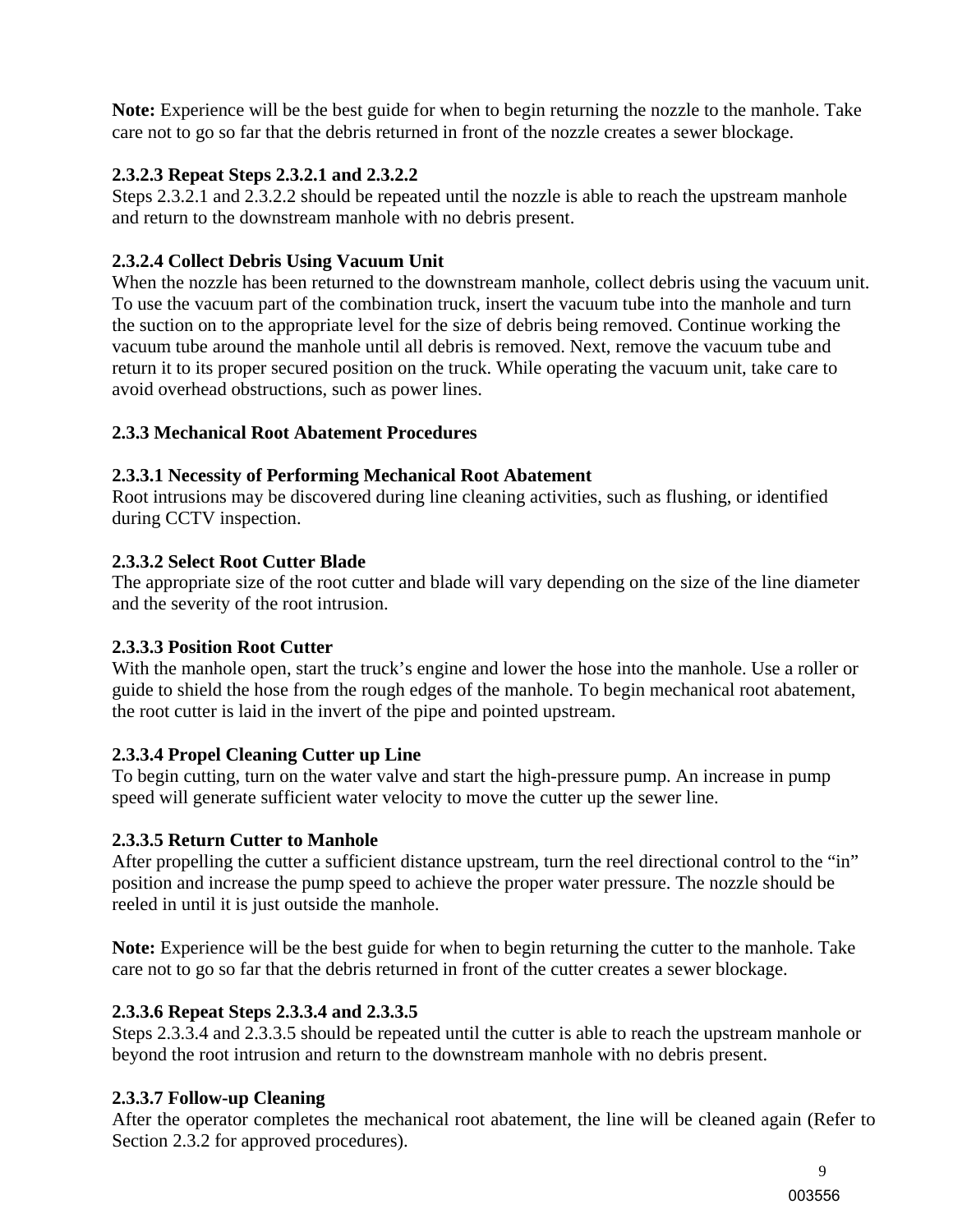#### **2.3.3.8 Televise Line**

Televise the line after the follow-up cleaning to ensure that root intrusions are no longer present.

#### **2.3.3.9 Repeat Steps 2.3.3.6, 2.3.3.7, and 2.3.3.8**

Steps 2.3.3.6, 2.3.3.7, and 2.3.3.8 should be repeated until root intrusions are no longer present.

#### **2.3.4 Completion of Line Cleaning**

After cleaning, return the hose to the reel. If the line will not be televised at this time, replace the manhole lid and remove any traffic control devices. When the debris collected by the vacuum unit fills the tank, take the truck to an approved site for dumping.

#### **2.4 Priorities for Scheduling**

The BA Program is an inventory of line segments within the collection system that requires maintenance more frequently than the proactive cleaning schedule provides. The scheduling of the line segment(s) is an automated process based upon the last maintenance activity and the prescribed frequency of the next maintenance activity.

The computerized BA Program assigns maintenance dates by adding the frequency to the last completed date to determine the next scheduled date. For example, if a line segment received maintenance on October 1, 2005 and the frequency is twelve months, then the next schedule date will be October 1, 2006. The internally developed Information Technology solution utilizes Microsoft Access, KUB's GIS, and the Internet to:

- Inventory all BA line segments
- Schedule maintenance activities
- Store maintenance field information
- Plan for repair and/or rehabilitation of cause of the blockages.

KUB has established a multi-year agreement with a contractor to perform work required by the BA Program. The contractor is able to focus only on completing the BA Program on schedule. This allows KUB internal resources to focus on proactive cleaning. Priority will always be given to meeting the BA schedule, therefore the contractor's or KUB's crews work schedules will be adjusted accordingly.

#### **2.5 Standard Forms-Maintenance on Internet**

**Figure 2-4** is a screen shot of the standard form that the contracted field crew will use to receive and record new information pertaining to a BA line segment. As illustrated, the contractor is provided information regarding the location and required maintenance activity for the BA line segment and the scheduled date for completing the required activity.

For example, when the contractor is instructed to clean a line segment, they are provided:

- Upstream and downstream manhole numbers
- Upstream and downstream manhole street addresses
- Line segment length
- Pipe diameter or size
- Pipe material.

Within the Job Details portion of this form, the contractor will document what actions were accomplished, such as mechanical root cutting, flushing, and/or vacuuming.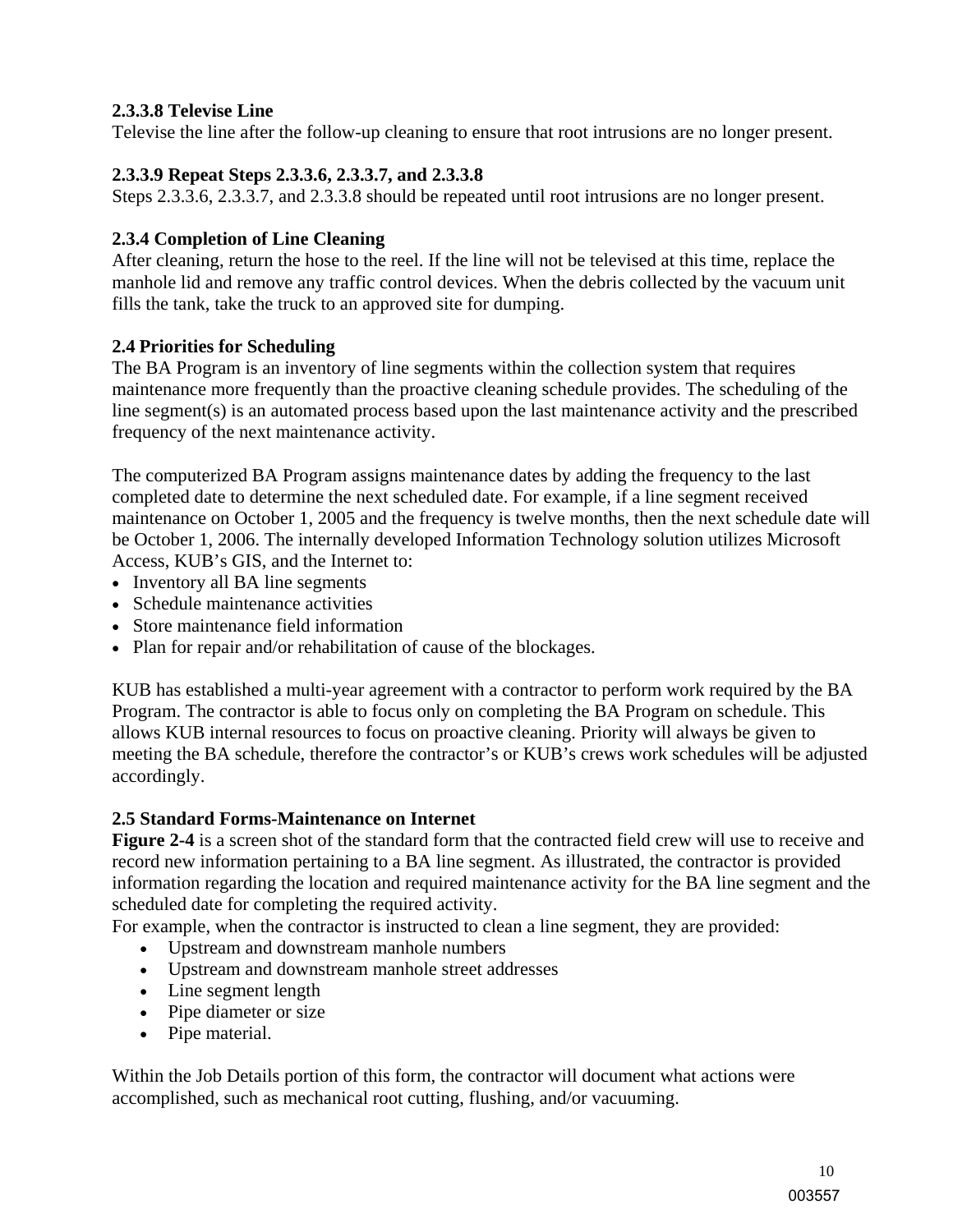|  |                                                                                                          |                                                                                             |                                                                                                                                                                 |                               | <b>Figure 2-4</b>                                                                         |                                                      |                          |                                              |                                  |    |
|--|----------------------------------------------------------------------------------------------------------|---------------------------------------------------------------------------------------------|-----------------------------------------------------------------------------------------------------------------------------------------------------------------|-------------------------------|-------------------------------------------------------------------------------------------|------------------------------------------------------|--------------------------|----------------------------------------------|----------------------------------|----|
|  | <b>88 Work Order Add/Edit</b>                                                                            |                                                                                             |                                                                                                                                                                 |                               |                                                                                           |                                                      |                          |                                              |                                  |    |
|  | Work Order #<br>Line Segment #<br>Sub Basin<br>Manhole 1, 2<br>Address 1, 2<br>Surface Cover<br>Comments | 4733<br>1010134<br>37<br>$9 - 16$                                                           | Contractor<br>$9-17$<br>6603 CRYSTAL LAKE DR<br>Other (Identify in Comments)<br>Cannot locate M/H 9-17. Second time trying to locate. Spent 30 minutes looking. | PCI                           | Photo File Name                                                                           | <b>Contractor Completed</b><br><b>Posted to KGIS</b> | 6706 S NORTHSHORE DR     | Week Due<br>Date Scheduled<br>Date Completed | 09-13-2004<br>09-30-2004         | 38 |
|  | Job Type<br><b>MRCUT</b><br><b>FLUSH</b><br>VACUUM                                                       | Team/Truck                                                                                  |                                                                                                                                                                 | Footage Passes<br>0<br>0<br>n | $\overline{0}$<br>$\overline{0}$<br>$\Omega$                                              | Qty<br>$\vert 0 \vert$<br>$\overline{0}$<br>$\Omega$ | Begin Rdg<br>0<br>0<br>0 | End Rdg<br>0<br>0<br>$\Omega$                | Performed<br>г                   |    |
|  | <b>KUB Comments</b>                                                                                      | <b>Blockage Abatement Updates</b><br>Pipe length<br>Pipe Size<br>Frequency<br>Pipe Material | FA Order #7514195360 created to locate manhole.<br>Confirmed Values<br>Unknown                                                                                  | 275<br>8<br>6                 | 275<br>$\Rightarrow$<br>$\vert$ 8<br>$\Rightarrow$<br>6<br>$\Rightarrow$<br>$\Rightarrow$ | <b>Current Values</b><br>Concrete                    | ▾                        |                                              | Post to KGIS<br>CCIV<br>[Cancel] |    |

As shown in **Figure 2-5**, this form also provides the contractor an opportunity to document other pertinent information relating to this line segment such as correcting the length, size, or material of the pipe. The CSI Team will validate this information and corrections, if any, will be updated in KUB's GIS inventory. **Figure 2-5** 

|                               |                                                                               |                      |                | $\Gamma$ igult $\mathcal{L}$ - $\mathcal{I}$ |                             |           |                                                                                 |               |
|-------------------------------|-------------------------------------------------------------------------------|----------------------|----------------|----------------------------------------------|-----------------------------|-----------|---------------------------------------------------------------------------------|---------------|
| <b>88 Work Order Add/Edit</b> |                                                                               |                      |                |                                              |                             |           |                                                                                 |               |
| ▶<br>Work Order #             | 4733                                                                          | Contractor           | PCI            |                                              |                             |           | Week Due                                                                        |               |
| Line Segment #                | 1010134                                                                       |                      |                |                                              | <b>Contractor Completed</b> |           | Date Scheduled                                                                  | 09-13-2004    |
| Sub Basin                     | 37                                                                            |                      |                |                                              | <b>Posted to KGIS</b>       |           | Date Completed                                                                  | 09-30-2004    |
| Manhole 1, 2                  | $9 - 16$                                                                      | $9-17$               |                |                                              |                             |           |                                                                                 |               |
| Address 1, 2                  |                                                                               | 6603 CRYSTAL LAKE DR |                |                                              |                             |           | 6706 S NORTHSHORE DR                                                            |               |
| Surface Cover                 | Other (Identify in Comments)                                                  |                      |                | Photo File Name                              |                             |           |                                                                                 |               |
| <b>Comments</b>               |                                                                               |                      |                |                                              |                             |           | Cannot locate M/H 9-17. Second time trying to locate. Spent 30 minutes looking. |               |
| Job Type                      | Team/Truck                                                                    |                      | Footage Passes |                                              | Qty                         | Begin Rdg | End Rdg                                                                         | Performed     |
| <b>MRCUT</b>                  |                                                                               |                      | 0              | $\overline{0}$                               | 0                           | 0         | 0                                                                               | г             |
| <b>FLUSH</b>                  |                                                                               |                      | 0              | $\overline{0}$                               | $\overline{0}$              | 0         | 0                                                                               | г             |
| <b>VACUUM</b>                 |                                                                               |                      | n              | $\overline{0}$                               | $\Omega$                    | 0         | 0                                                                               | г             |
| <b>KUB Comments</b>           | FA Order #7514195360 created to locate manhole.<br>Blockage Abatement Updates |                      |                |                                              |                             |           |                                                                                 |               |
|                               |                                                                               | Confirmed Values     |                |                                              | <b>Current Values</b>       |           |                                                                                 | Post to KGIS  |
|                               | Pipe length                                                                   |                      | 275            | $\Rightarrow$                                | 275                         |           |                                                                                 |               |
|                               | Pipe Size                                                                     |                      | 8              | 18<br>$\Rightarrow$                          |                             |           |                                                                                 | CC <u>T</u> V |
|                               | Frequency                                                                     |                      | 6              | l6.<br>$\Rightarrow$                         |                             | ۰.        |                                                                                 | [Cancel]      |
|                               | Pipe Material                                                                 |                      | Unknown        | $\Rightarrow$                                | Concrete                    | ۰         |                                                                                 |               |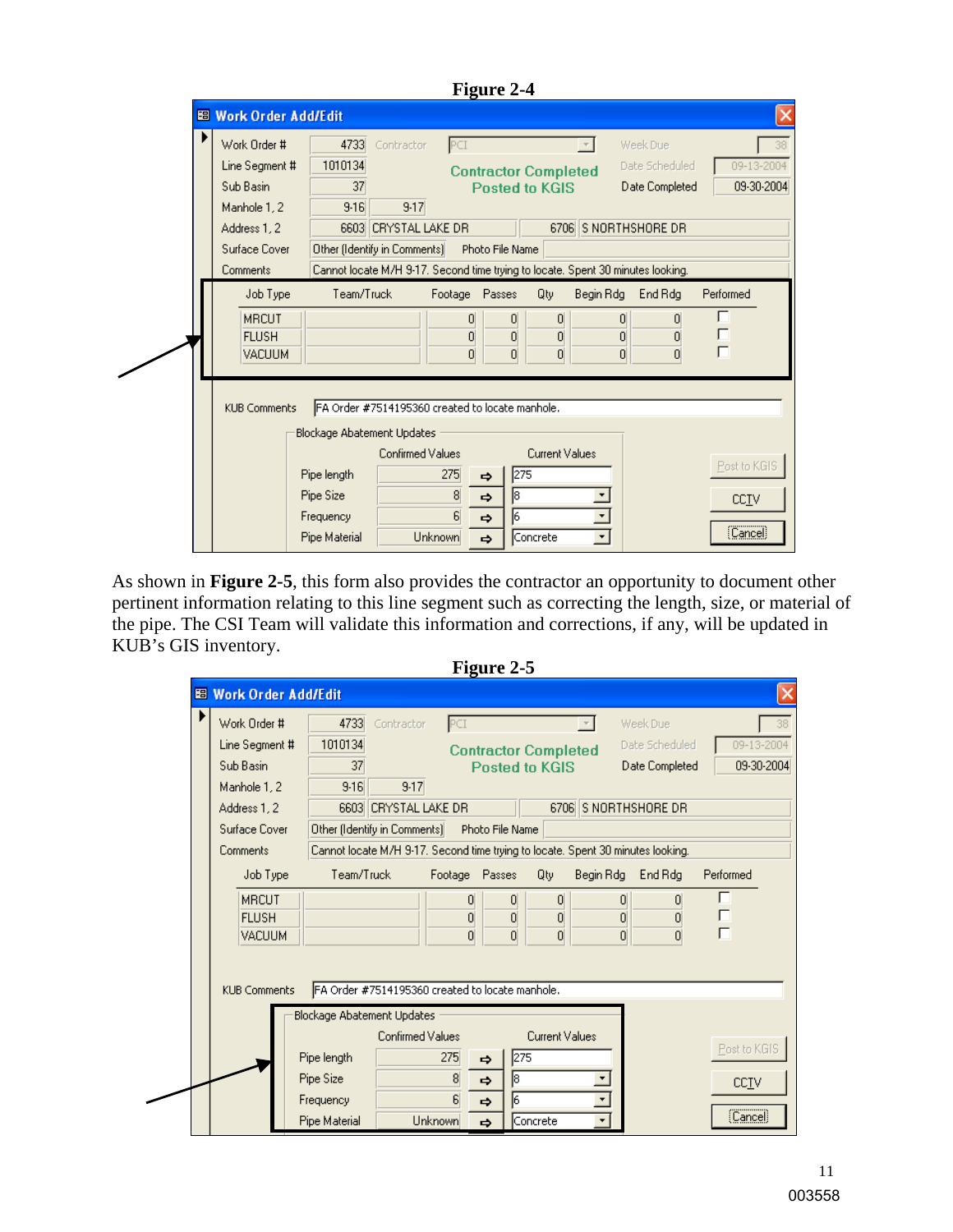#### **2.6 Record-Keeping**

The BA Software allows the CSI Team to record maintenance information for each BA line segment. Typical information recorded for the BA Program includes the completion status of the work orders, the activity performed by field crews, and download status of the information into KUB's GIS.



Various reports can be generated from the BA data stored as illustrated in Section 2.7.1 Report Generation. The information recorded in the field is capable of being accessed either from the KUB GIS, as shown above in **Figure 2-6,** or from the Microsoft Access database.

#### **2.7 Performance Measures**

#### **2.7.1 Report Generation**

KUB will evaluate the performance of the BA Program using the reports listed in **Figure 2-7**. The BA Program will automatically generate these reports. The data is also available for additional analysis and reporting, as needed.

| <b>Figure 2-7</b>                                      |
|--------------------------------------------------------|
| <b>Examples of Automatically Generated</b>             |
| <b>Blockage Abatement Program Performance Measures</b> |
| Linear feet (LF) of lines flushed (basin)              |
| LF of lines flushed (sub-basin)                        |
| LF of lines root cut (basin)                           |
| LF of lines root cut (sub-basin)                       |
| LF of lines chemically root abated (basin)             |
| LF of lines chemically root abated (sub-basin)         |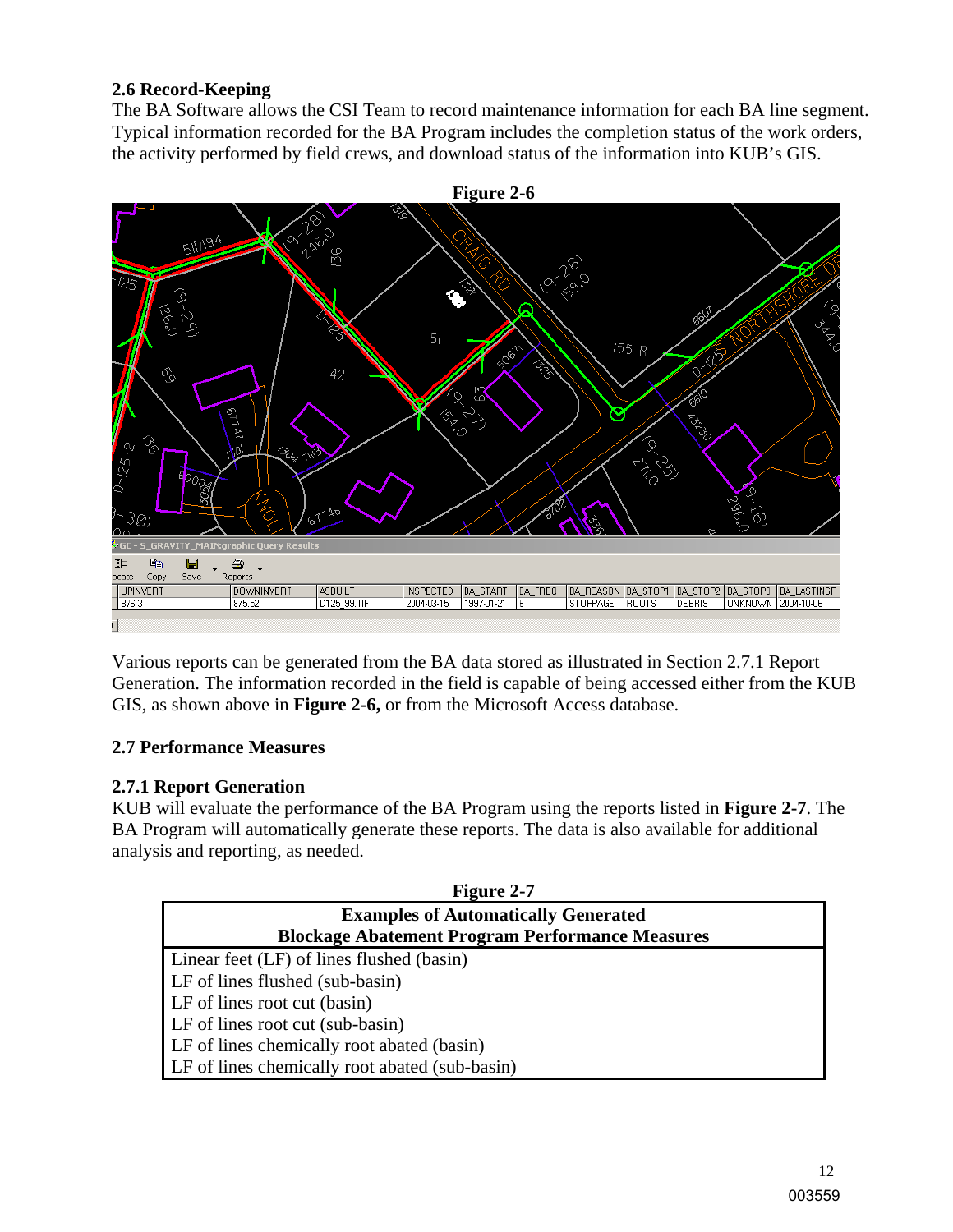#### **Examples of Automatically Generated Blockage Abatement Program Performance Measures, cont.**

Average cost per LF Number of line segments added to BA Program Amount of unique LF added to BA Program Number of line segments removed from BA Program Percent of line segments completed early Percent of line segments completed on-time Percent of line segments completed late

## **2.7.2 Evaluation of System Information**

KUB uses the above information for several follow-up activities:

- Ensure that the prescribed BA schedule and activity is providing effective short-term remediation
- Identify line segments for inclusion in repair and rehabilitation projects such as short line replacement contracts
- Monitor the progress and quality of the contractor performing the BA contract.

#### **2.8 Information Management System**

KUB has developed an information management tool for the CSI Team to manage and monitor the performance of the BA Program. The software integrates an Access database with KUB's GIS to inventory information relating to the maintenance of the BA line segments, and uses the Internet as the information conduit with the contractor for sending and receiving data in the field. The marriage of these applications provides a comprehensive accountability and management asset for the CSI Team.

#### **2.8.1 Data Integration**

The contractor is provided a list of work orders via an Internet connection. The information provided to the contractor includes the location of the line segment, the required maintenance activity, and schedule for accomplishing the activity. After the prescribed activity is completed, the contractor will return the work order to KUB electronically. Once the data is downloaded from the field into the office and before it is stored in KUB's GIS, the CSI Team will validate the information received from the contractor before downloading it into KUB's GIS.

Section 2.7.1 Report Generation describes standard reports that will be generated for review by not only the MOM Coordinator but also for the Basin Managers and UGC Supervisors. These standard reports, as well as special requested reports, will serve as tools to judge the validity of the information being collected and reported.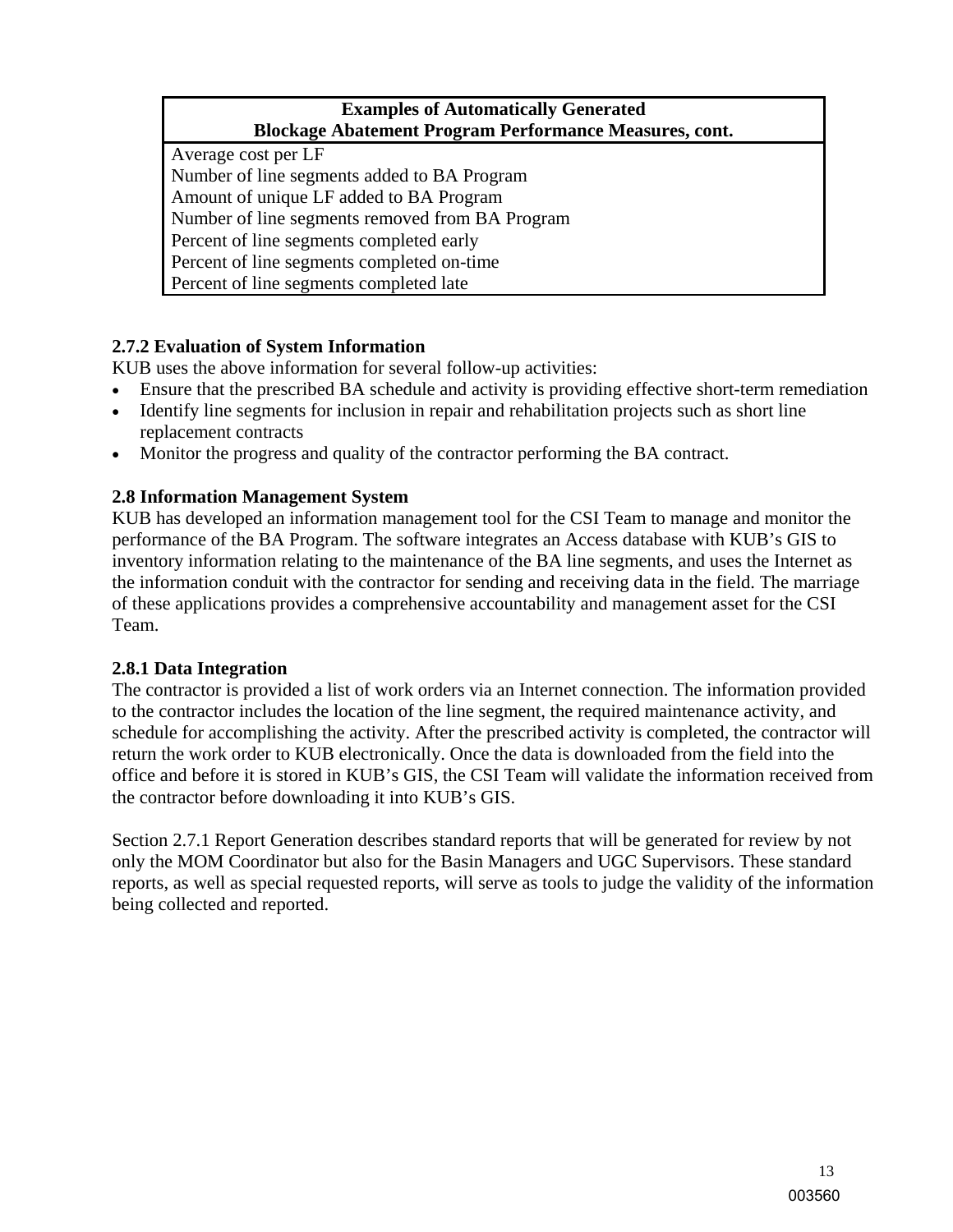# **Section 3: Gravity Line PM – Comprehensive Hydraulic Cleaning Program 3.0 Purpose and Goals**

The purpose of the Comprehensive Hydraulic Cleaning Program is to maintain the operability and performance of and to support condition assessment of the wastewater collection system. This program provides comprehensive and systematic maintenance, including cleaning to remove debris, roots, and grease, on all manholes and gravity mains in the entire wastewater collection system.

The program will:

- Assess resource requirements, such as personnel and equipment
- Schedule the sub-basin cleaning using a sub-basin scoring analysis
- Update standard operating procedures to maximize allocated resources
- Provide seamless field data collection of information management systems
- Create performance reports to monitor progress and adherence to projected schedules.

The goal of the systematic program is to maximize the operational capacity of the wastewater collection system by reducing debris buildup, grease, and root intrusions.

| <b>Gravity Line Cleaning Goals</b> |                                               |  |  |  |  |  |
|------------------------------------|-----------------------------------------------|--|--|--|--|--|
| <b>Description</b>                 | <b>Frequency</b>                              |  |  |  |  |  |
| Comprehensive Hydraulic Cleaning   | Entire system cleaned in 12 Years             |  |  |  |  |  |
| <b>Mechanical Root Abatement</b>   | As determined by condition assessment program |  |  |  |  |  |
| <b>Chemical Root Abatement</b>     | As determined by condition assessment program |  |  |  |  |  |
| <b>Blockage Abatement</b>          | As determined by condition assessment program |  |  |  |  |  |

#### **3.1 Resources**

**Figure 2-2** in Section 2.1 details the organizational structure of KUB's MOM resources.

KUB uses internal resources to implement the Comprehensive Hydraulic Cleaning and CAMP programs. Three dedicated teams have been assigned to focus on wastewater collection system maintenance. The yellow highlighted portion of **Figure 2-2** represents those three PMC Crews.

KUB has dedicated the following resources to the component:

- CCTV Inspection Truck
- CCTV Inspection Trailer
- Combination Cleaner/Vacuum Trucks
- Hydraulic Flusher Truck
- FTEs

#### **3.1.1 Comprehensive Condition Assessment and Monitoring Program**

The CAMP identifies structural and operational defects affecting the entire sanitary sewer system. The primary difference between the BA Program and this program is the percentage of the system included in each program. The BA Program addresses only line segments that have experienced or have the potential of experiencing blockage-related SSOs, while the CAMP performs maintenance and assessment activities for the entire wastewater system. As mentioned, the CAMP is discussed in greater detail in the Continuing Sewer System Assessment-Condition Assessment and Monitoring Program.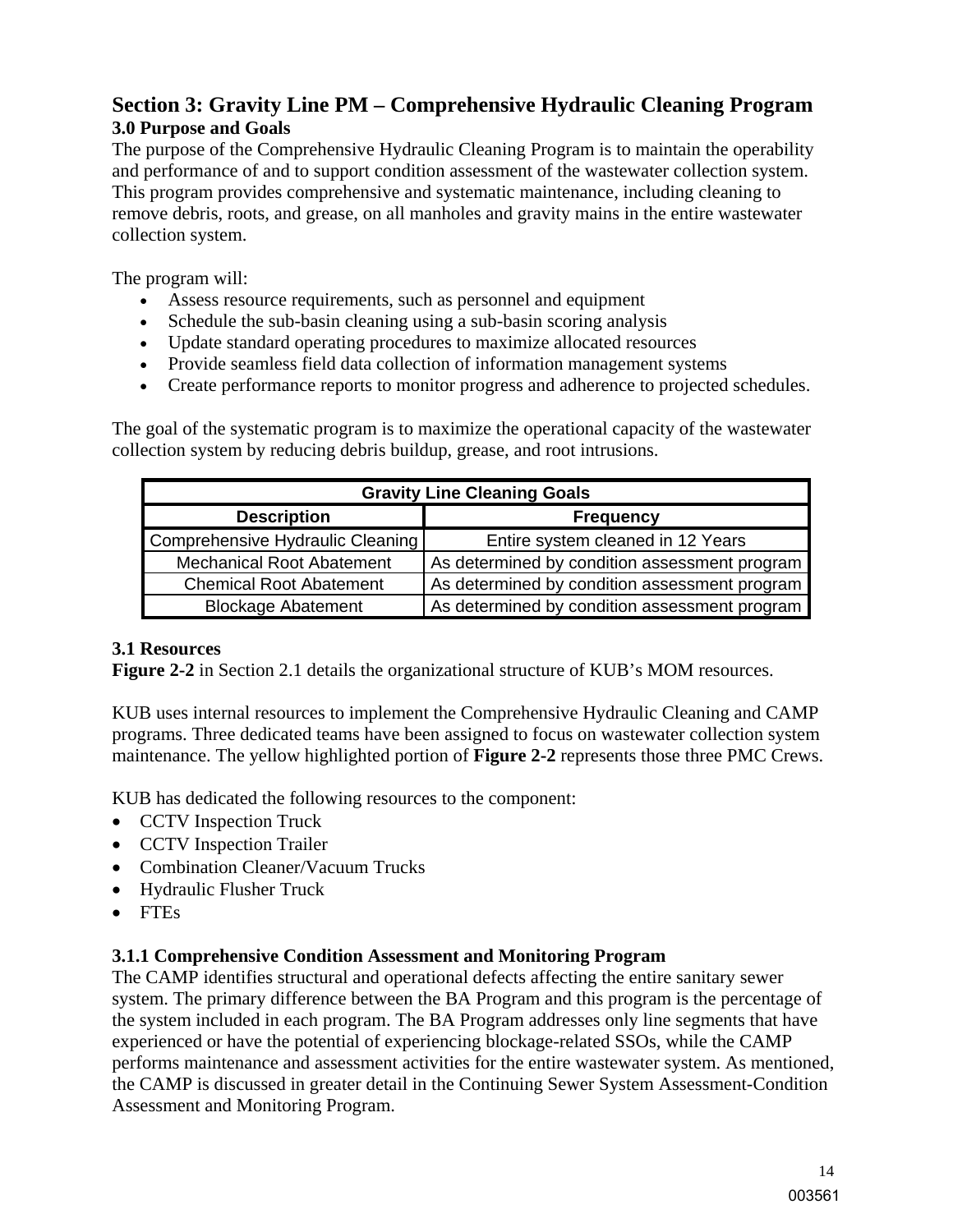#### **3.2 Maintenance Frequency**

The KUB wastewater collection system is divided into 10 drainage basins and 73 sub-basins. The structured cleaning strategy employed by the CSI Team is based on comprehensive cleaning of entire sub-basins. That approach allows KUB to incorporate directional cleaning techniques of the gravity line segments. The sub-basins are prioritized based on several weighted factors:

- Average number of dry-weather SSOs per mile
- Number of odor complaints
- Number of pipe failures
- Percentage of sub-basin currently on the Blockage Abatement (BA) schedule.

The cleaning frequency for each sub-basin will vary depending on the size of the sub-basin. Subbasins range in size from 169 linear feet to 263,475 linear feet. Therefore, the time allotment for each basin will vary proportionally. KUB projects accomplishing the comprehensive cleaning cycle of the wastewater collection system in 12 years.

In the past, KUB crews have performed similar activities in a less structured approach referred to as "map work." KUB continues to supplement in-house efforts with outside contractors to perform maintenance.

#### **3.3 Hydraulic Cleaning Procedures**

The hydraulic cleaning procedures described in Section 2.3 Hydraulic Cleaning Procedures will also be used for the Hydraulic Cleaning Program.

#### **3.4 Priorities for Scheduling**

There are two KUB PMC Crews, one Lamps Crew, one KUB Hot Crew, one Easement Crew, and two First Responders. The PMC Crews' primary responsibility is to clean and assess the condition of the collection system on a scheduled basis. The Hot Crew and the two First Responders will perform all unscheduled maintenance activities, such as execution of the SORP and addressing customer requests, to reduce interruptions to the PMC Crews' efforts. These crews will occasionally supplement the efforts of the First Responders and the Hot Crew during critical or emergency situations.

KUB implements a comprehensive sub-basin maintenance matrix rather than scheduling maintenance on individual line segments spread across different sub-basins. This approach is an efficient system for ensuring preventive maintenance on all lines. Each sub-basin will receive a score based on several performance factors:

- Total linear footage of sub-basin
- Percentage of sub-basin currently on the BA Program
- Average number of total SSOs per mile
- Average number of dry-weather SSOs per mile
- Number of odor complaints
- Number of pipe failures
- Percentage of sub-basin rehabilitated in last three years
- Average Condition Assessment Rating.

KUB will use those factors, along with a weighted average for each performance factor, to derive a final sub-basin score. The sub-basin scores will be ranked with the highest scores receiving the highest priority. This scheduling program will be updated semi-annually to ensure that the sub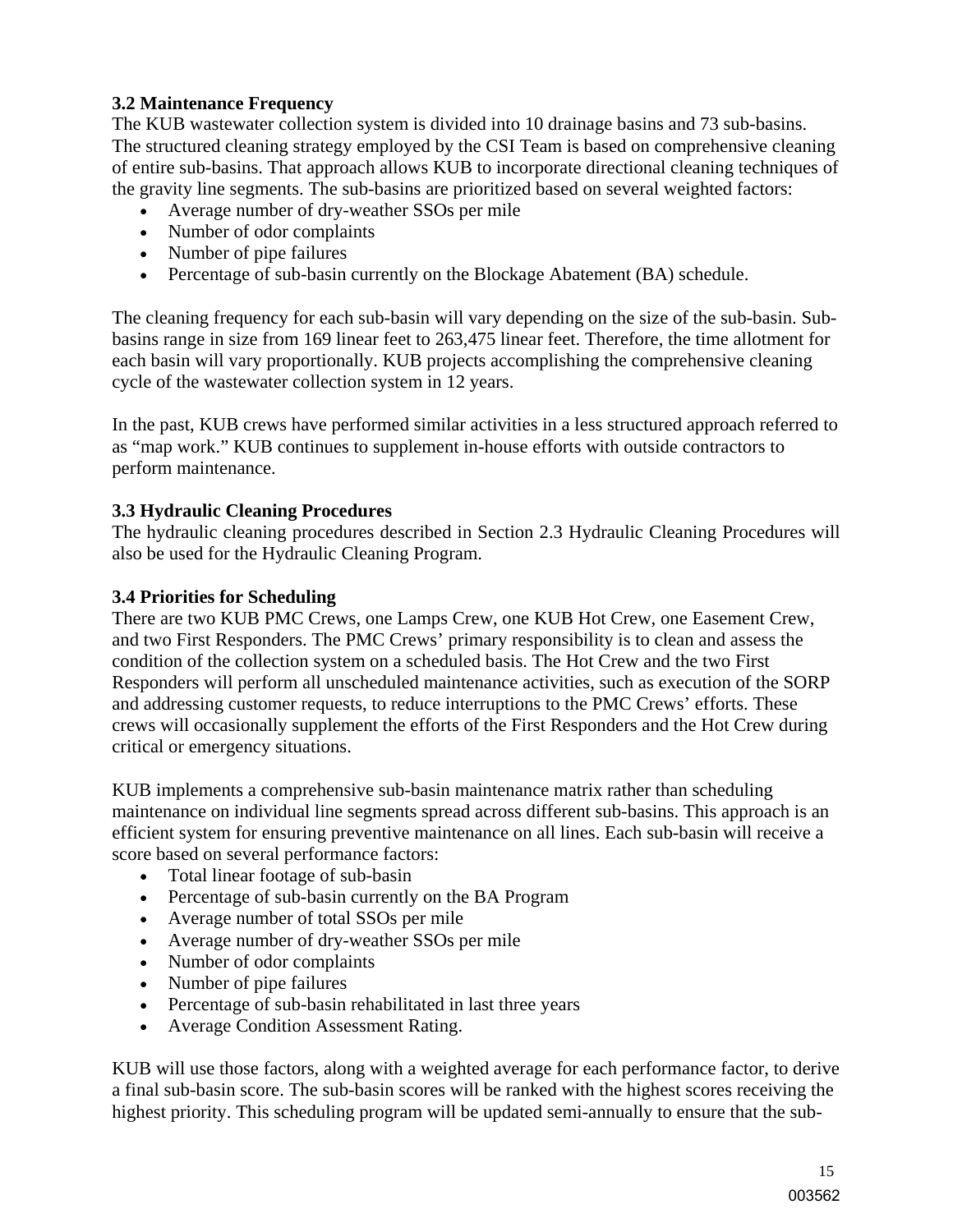basins that would benefit most are scheduled first in the comprehensive cleaning and condition assessment cycle.

#### **3.5 Standard Forms**

Field crews document hydraulic cleaning through an electronic form. The forms collect information used to detail maintenance activities and to evaluate system improvements.

Information to be recorded in the field on the electronic form includes:

- 
- 
- 
- 
- 
- 
- 
- Type of work accomplished
- Date work accomplished Number of flushing passes
	- Sub-basin number <br>
	Unique footage cleaned
- Manhole number Unique footage root cut
- Associated street address Number of root cut passes
- Employees performing work Estimated volume vacuumed
- Man-hours Type of material removed
- Line number Needed follow-up activities

|                          |                                                                           | <b>Figure 3-1</b>                                                                              |
|--------------------------|---------------------------------------------------------------------------|------------------------------------------------------------------------------------------------|
| 83 Work Order Add/Edit   |                                                                           |                                                                                                |
| MIMS Work Order #        |                                                                           | 2/22/2005<br>Work Order ID<br>[AutoNumber]<br>Date Started                                     |
| <b>Tracking Number</b>   |                                                                           | 4:05 PM<br>Time On Job:<br>Date/Time                                                           |
| Select Team              |                                                                           | Time Off Job:<br>Completed                                                                     |
| Crew Leader              |                                                                           | Hot Spot:                                                                                      |
|                          |                                                                           | Photo File Name:                                                                               |
| Comments                 |                                                                           |                                                                                                |
|                          | Manhole Information   Pipe Information   Time Log   Street Cut   Yard Cut |                                                                                                |
|                          |                                                                           |                                                                                                |
| MH IPID                  | $\bullet$<br>Subbasin #                                                   | Work Order ID                                                                                  |
| MH Number                | <b>Street Address</b>                                                     |                                                                                                |
| Latitude                 | PACP Surface Cover                                                        | CAP Credit:<br>$\vert \cdot \vert$<br>$\mathbf{r}$                                             |
| Longitude                | Manhole Elevation                                                         |                                                                                                |
| Roots in Manhole         | Surcharged Hght                                                           | Has Manhole Surcharged<br>GIS Measurement<br>$\sqrt{\frac{1}{2}}$<br>$\overline{\mathfrak{o}}$ |
| <b>Inspection Status</b> | Gas Reading                                                               | Is Evidence of Gas<br>E.                                                                       |
| Comments:                |                                                                           | Photo<br>Name                                                                                  |
|                          | Component Inspection   Manhole Pipe Connections                           |                                                                                                |
|                          |                                                                           |                                                                                                |
|                          |                                                                           |                                                                                                |
|                          |                                                                           |                                                                                                |
| New                      |                                                                           |                                                                                                |
| Component                | I.J Rating<br>Condition<br>Material                                       | Corrosion<br>FollowUp<br>Detected                                                              |
|                          |                                                                           |                                                                                                |
|                          |                                                                           |                                                                                                |
|                          |                                                                           |                                                                                                |
|                          |                                                                           |                                                                                                |
|                          |                                                                           |                                                                                                |
|                          |                                                                           | Complete Order<br>$\underline{\mathsf{Q}}\mathsf{k}$                                           |
|                          |                                                                           | Cancel                                                                                         |

**Figure 3-1** above includes several pull-down menus and data triggers to reduce the time required to complete the form and to standardize information that enhances the ability to search the KUB database for information. The electronic form also allows for use of the same format for many different activities.

#### **Figure 3-1**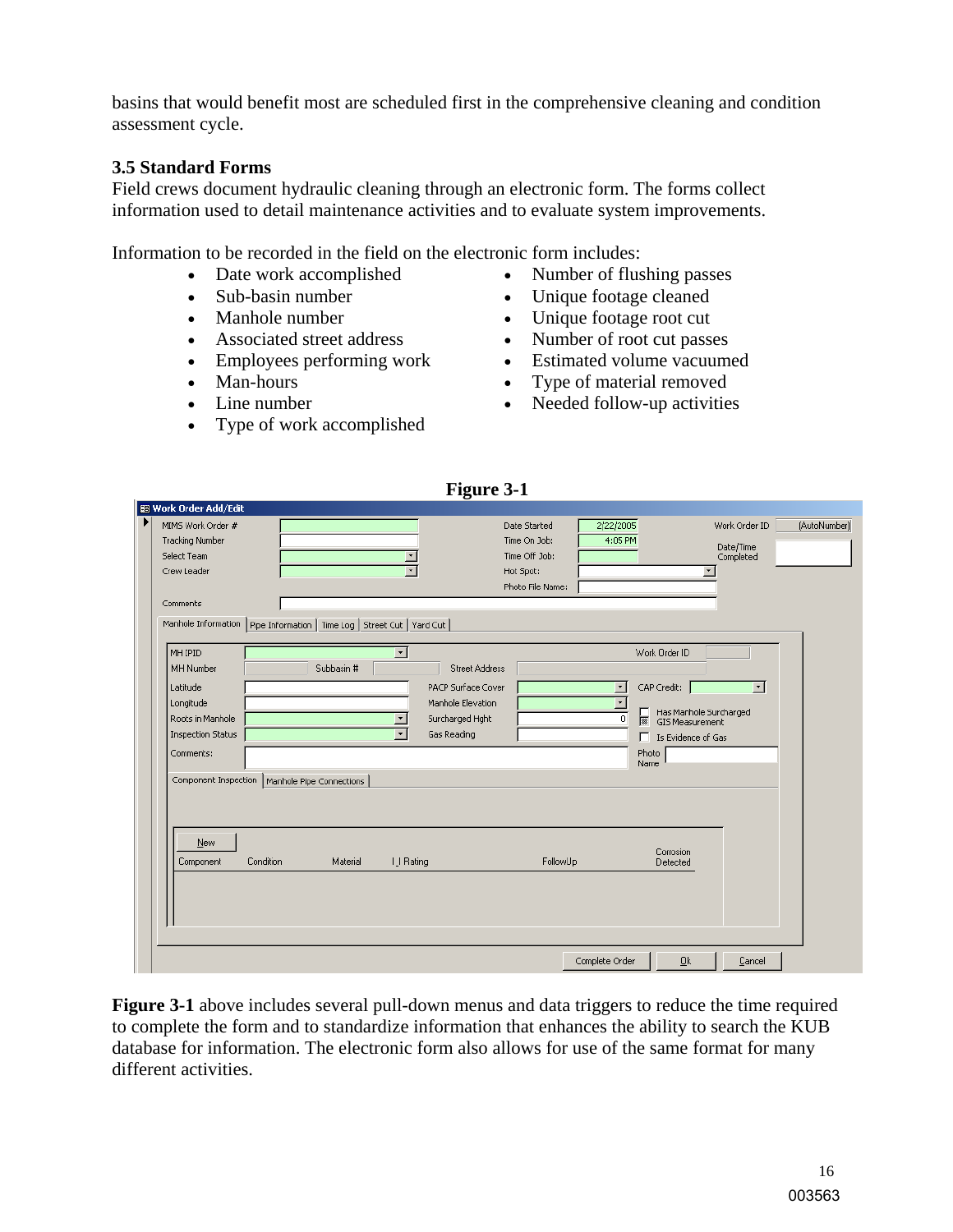#### **3.6 Record-Keeping**

#### **3.6.1 Data Input**

#### **3.6.1.1 Electronic Download**

To reduce data entry time and minimize data entry errors, all PMC Crews complete the electronic forms on their Mobile Data System (MDS) units. The MDS units provide the same reference and data entry capability as traditional office computers.

The information can be returned either by writeable CDs or by mobile hard drives. The data is downloaded when the crews return to the office. The information is automatically distributed to various databases across KUB, following an authentication process by the CSI Team.

#### **3.6.1.2 Paper Scanning**

To anticipate any computer malfunctions, the form is formatted so that it can be manually completed on a paper copy in the field. The completed paper copies would then be returned to the office and scanned by office personnel.

#### **3.6.2 Data Integration**

The hydraulic cleaning information obtained from field crews, KUB or contracted, will be collected and stored electronically. The information collected using a paper process will be scanned and stored electronically. The primary collection tool of data is the electronic Collection System Maintenance form. The original paper copy will be stored to serve as a contingency to collect information if computer errors are experienced in the field.

The quality and control process of the data collection will be a multi-phased process. The Collection System Maintenance Program has validation programs running as field crews enter data. If data is entered incorrectly or if all required fields are not entered, then the operator cannot close the order and will be prompted to the questionable data. This process provides the first level of accuracy assurance.

Once the data is downloaded from the field into the office and before it is stored in KUB's GIS, an additional validation program will be run on the database automatically to flag questionable data. This report will be submitted to the MOM Coordinator for review and intervention.

Section 3.7.1 describes standard reports that will be generated for review by not only the MOM Coordinator but also for the Basin Managers and UGC Supervisors. The standard reports, as well as special requested reports, will serve as tools to judge the validity of the information being collected and reported.

#### **3.7 Performance Measures**

#### **3.7.1 Report Generation**

The Information Management database will allow KUB to assess the performance of the program as well as of individual crews, and it will automatically produce the reports listed in **Figure 3-2**. The data is available for additional analysis and reporting.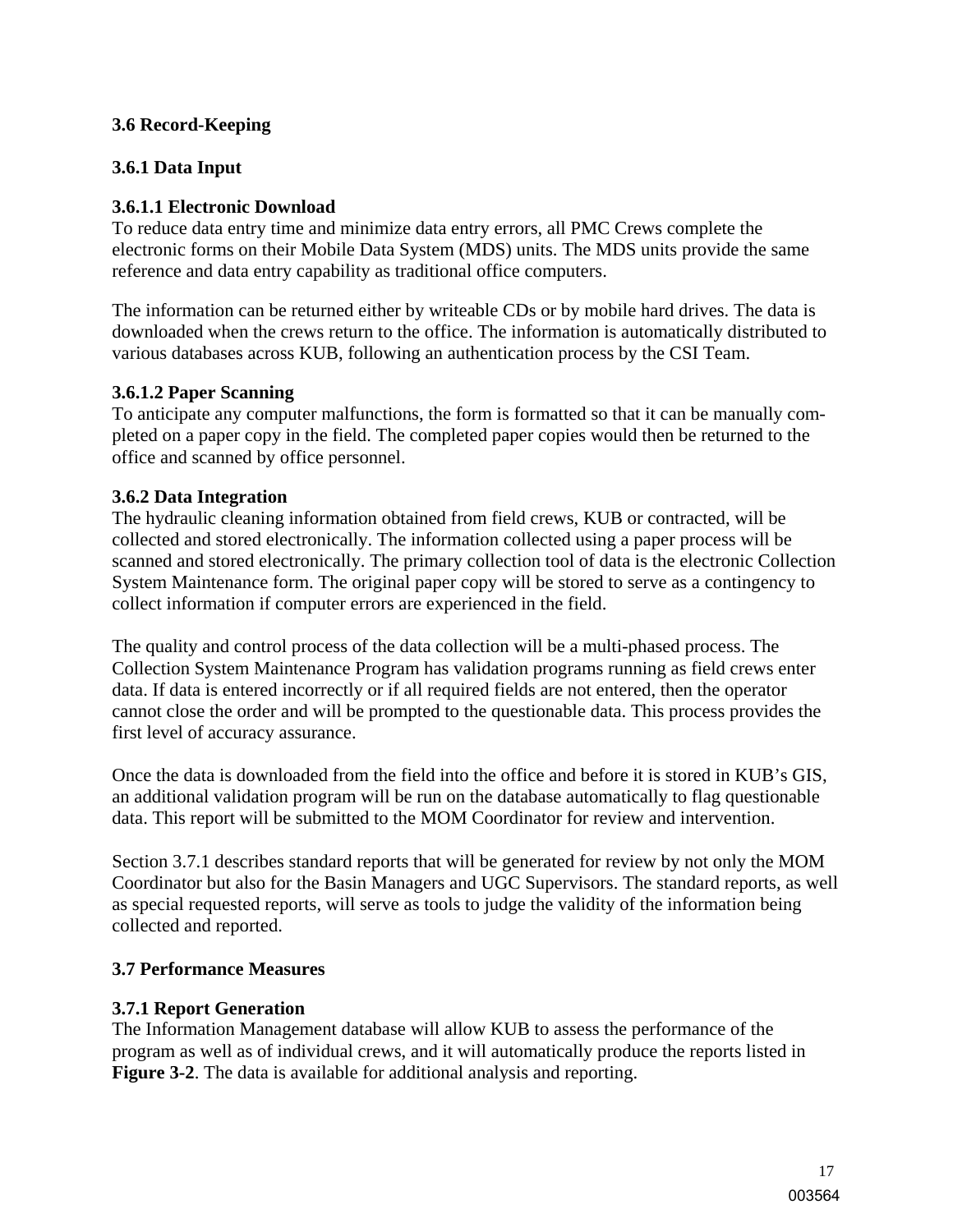| $1.1$ cult $3 - 2$                                                 |
|--------------------------------------------------------------------|
| <b>Examples of Automatically Generated Maintenance</b>             |
| <b>Cleaning and Mechanical Root Abatement Performance Measures</b> |
| Linear Footage (LF) of lines flushed (day/crew)                    |
| LF of lines flushed (basin)                                        |
| LF of lines flushed (sub-basin)                                    |
| LF of lines root cut $\frac{day}{crew}$                            |
| LF of lines root cut (basin)                                       |
| LF of lines root cut (sub-basin)                                   |
| Total man-hours flushed*                                           |
| Total man-hours root cut*                                          |
| Total man-hours cleaned (flushed + root cut)*                      |
| LF flushed/man-hour*                                               |
| LF root cut/man-hour*                                              |
| $LF$ cleaned/man-hour*                                             |
| Average cost per LF*                                               |
| Number of line segments added to BA Program from PM Cleaning       |
| Number of follow-up activities required*                           |
| Number of follow-up activities required (type)*                    |
| Number of follow-up activities completed*                          |
| $*IZIID$ anarria and $Irr$                                         |

**Figure 3-2** 

\*KUB crews only

#### **3.7.2 Evaluation of Program Findings**

KUB uses the information obtained from field crews for several follow-up activities:

- Create immediate follow-up work orders for in-house resources for such activities as dyetesting, point repair, additional CCTV, additional cleaning, etc.
- Include in maintenance rehabilitation contracts, such as in the short-line replacement contract, manhole rehabilitation contract, chemical root abatement contract, easement cleaning contract, etc.
- Include in KUB's IRP.

#### **3.8 Information Management System**

KUB uses integrated Information Management databases to prioritize sub-basin scheduling, provide information to field crews, receive input from the field, store data, generate reports, and evaluate the program and system.

#### **3.8.1 Information Management Sources Used to Establish Sub-Basin Scores**

#### **3.8.1.1 Sanitary Sewer Overflow Evaluation Report (SSOER)**

The information collected and reported in the SSOER is used to populate the various related fields. KUB's BA Program was implemented to reactively reduce or prevent future recurrence of SSOs due to dry weather causes.

The sub-basin scheduling uses the total average number of SSOs per mile and the average number of dry weather SSOs per mile over the last three years from the SSOER.

#### **3.8.1.2 Blockage Abatement Program**

The objective of the BA Program is to prevent blockages caused by debris, grease, roots, etc.,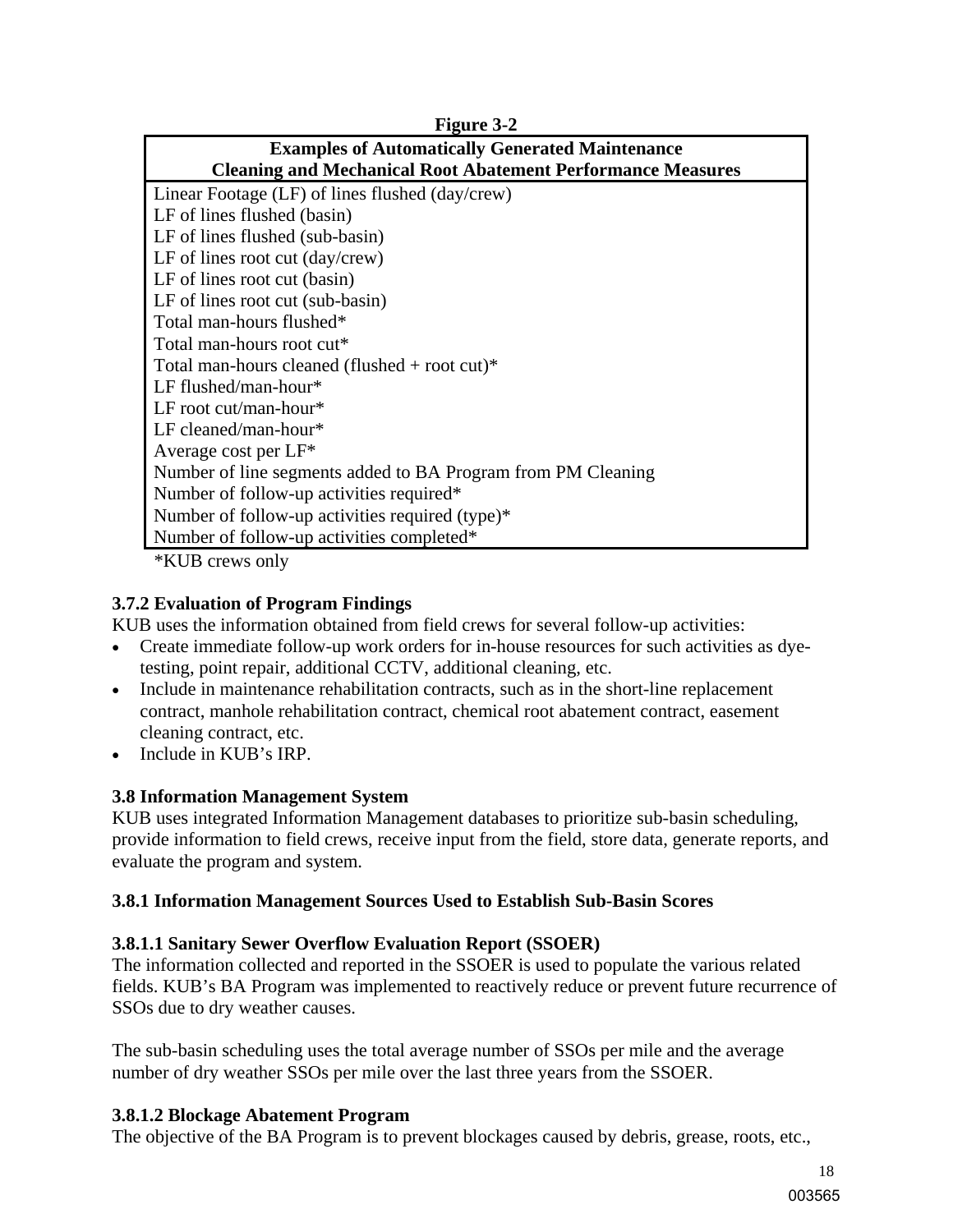from recurring. The ultimate goal is to transition those pipe segments (through point repairs, short-line replacements, and Capital Improvement Projects) from this program to the cleaning program.

The total footage of each sub-basin with the BA Program will also be used to determine the performance of the system.

#### **3.8.1.3 Comprehensive Condition Assessment and Monitoring Program (CAMP)**

The CAMP is a component of the Gravity Line Preventive Maintenance Program that occurs in concert with the Comprehensive Hydraulic Cleaning Program. The objective of the CAMP is to provide a comprehensive and systematic inspection program using CCTV, smoke testing, manhole inspection, easement inspection, and flow monitoring. The fundamental goal of the program is to gather information related to the condition of the wastewater assets to make replacement/improvement decisions.

The information from this program used for sub-basin scheduling relates to the condition assessment rating. The Pipeline Assessment and Certification Program (PACP) score is a factor of the type, number, and severity of the defects identified in the system.

#### **3.8.1.4 Underground Construction Job Tracker Database**

The maintenance history on cleaning, repairs, and replacement of the wastewater collection system is stored in the UGC Job Tracker Database.

The information from this program, including the number of pipe failures and a portion of the percent rehabilitated and replaced over the last three years, is used to develop schedules and in the prioritization of the sub-basins.

#### **3.8.1.5 Customer Information System (CIS)**

The CIS maintains records of account numbers, premise details, and other customer information. It also generates work orders and facilitates workflow between departments and keeps a record of activities requested by a particular customer or group of customers.

The information used for sub-basin scheduling is the number of odor complaints per sub-basin over the last three years.

#### **3.8.2 System Mapping for Field Crews**

#### **3.8.2.1 Paper Collection System Maps**

A field crew receives a collection system map (**Figure 3-3**) that contains the necessary information to properly maintain the system and to accurately report activities before beginning work in a sub-basin. The maps serve the same purpose as traditional work orders. In this case, each line segment on the map will represent a work order to be completed. The crews are given a timeline for completion of the sub-basin, and UGC and the CSI Team will monitor their progress and provide any support necessary to complete the sub-basin cleaning on schedule.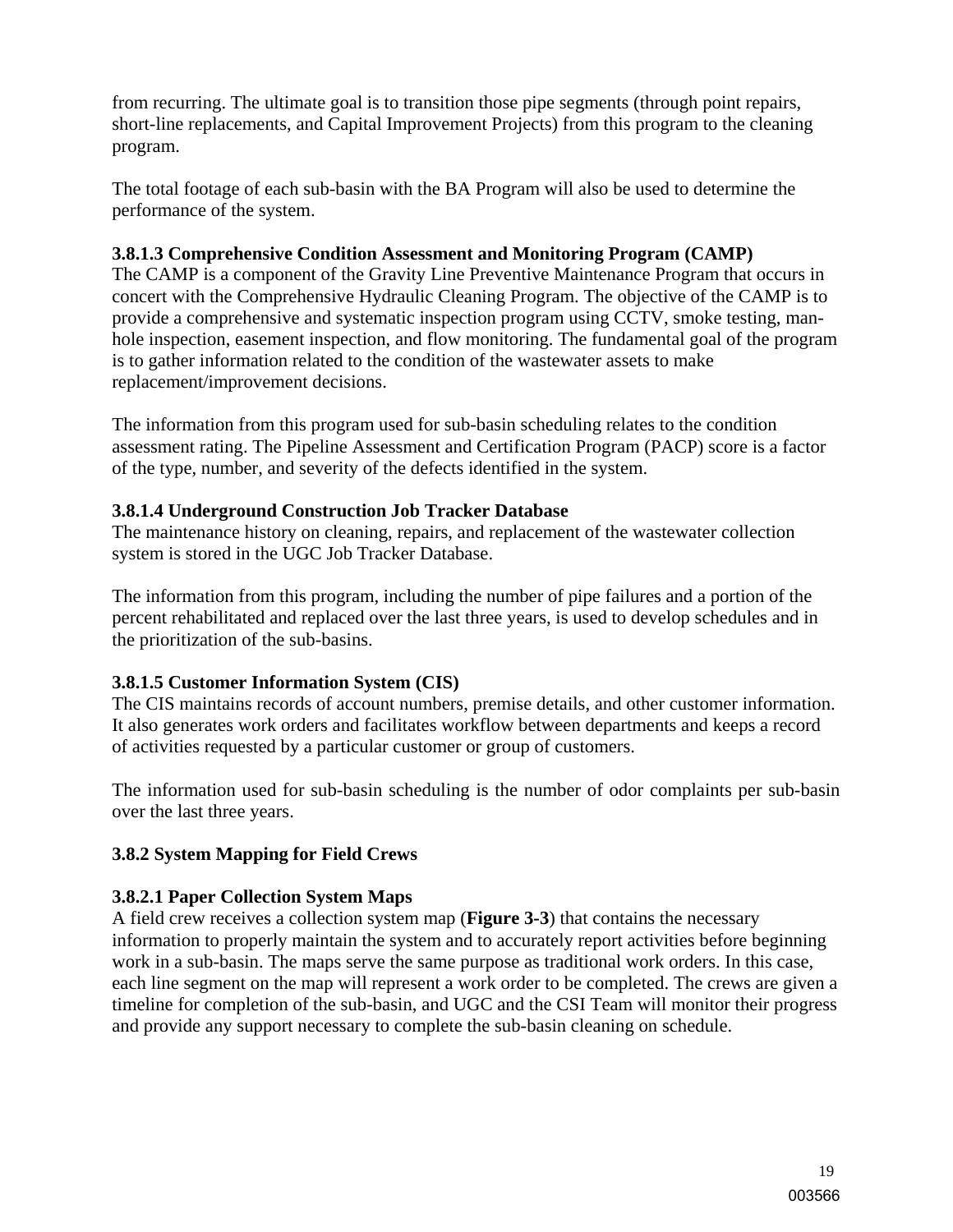

The map also provides information required to complete electronic forms. The map contains such system information as:

- Manhole number
- Line number
- Line diameter size
- Line segment length.



#### **3.8.2.2 Landviewer**

Field crews are equipped with MDS units in their vehicles. The MDS units will give the field crews access to the KGIS. Landviewer software allows the field crew to ascertain information on the manhole, line segment, etc., that is necessary to perform maintenance on the system and report on their activities.